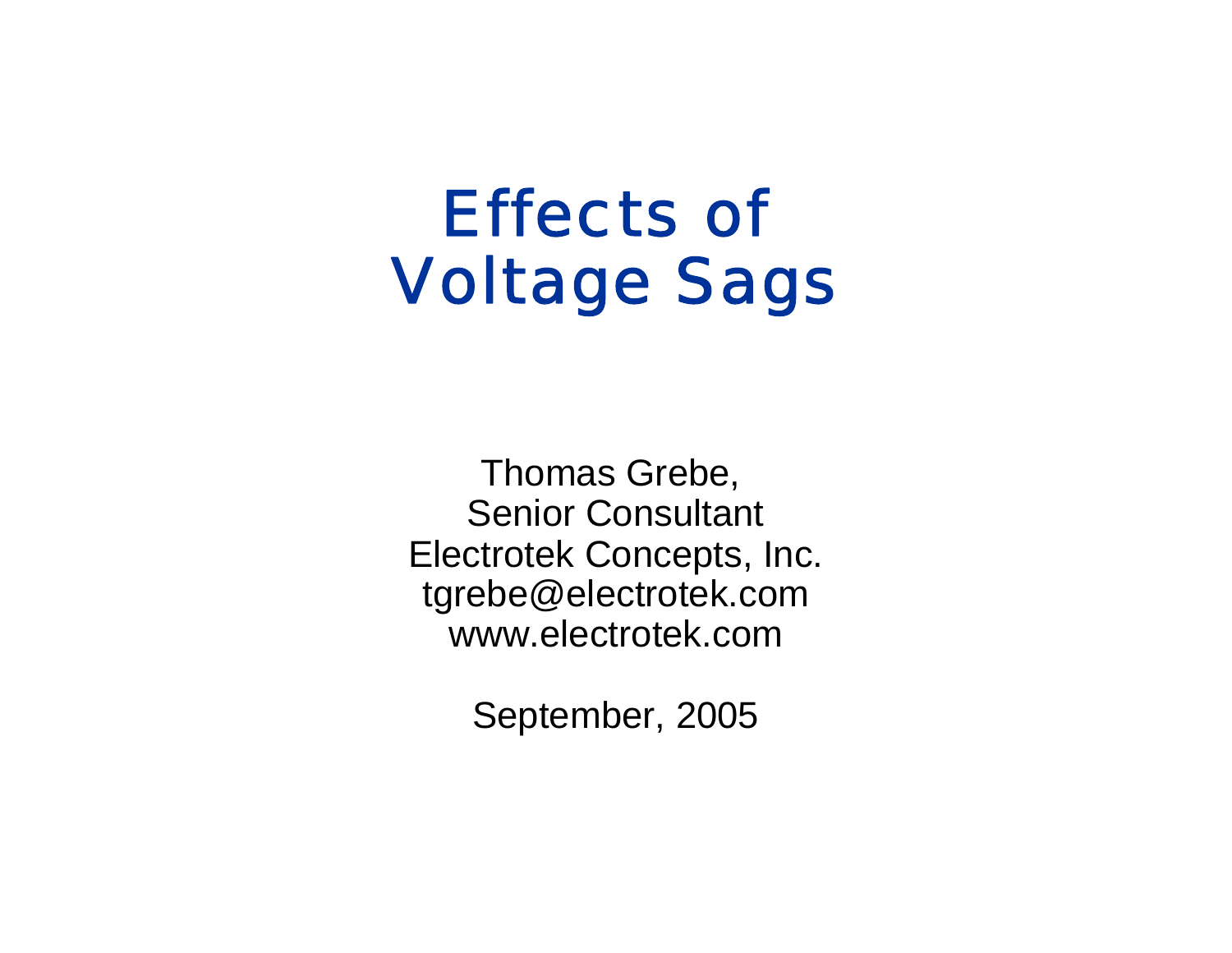## Effects of Voltage Sags

▉ Definitions

- Causes of Voltage Sags
- Characteristics of Voltage Sags
- Voltage Sag Measurement Results
- $\blacksquare$ Effect of Transformer Connections
- $\blacksquare$ Effects of Voltage Sags on Sensitive Equipment
- $\blacksquare$ Measures to Improve Equipment Ride-Through Capability

*Electrotek Concepts, Inc. 2*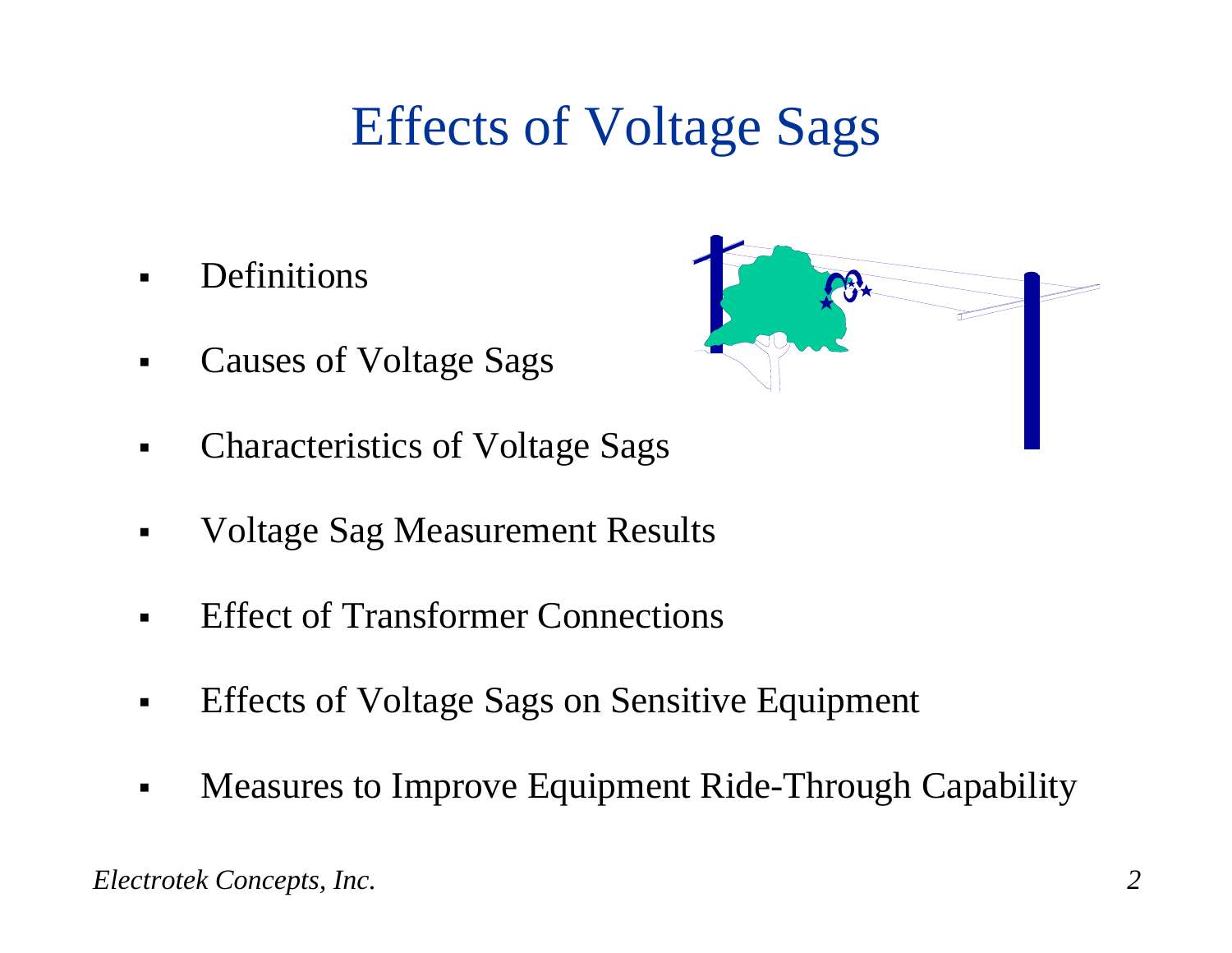## Interruptions

**Interruptions** - The complete loss of ac power for at least one-half cycle.

> **Momentary Interruption** - complete loss of ac power for less than 3 seconds.

**Temporary Interruption** - an interruption from 3 seconds to 1 minute in duration.

**Outage** - an interruption greater than 1 minute in duration.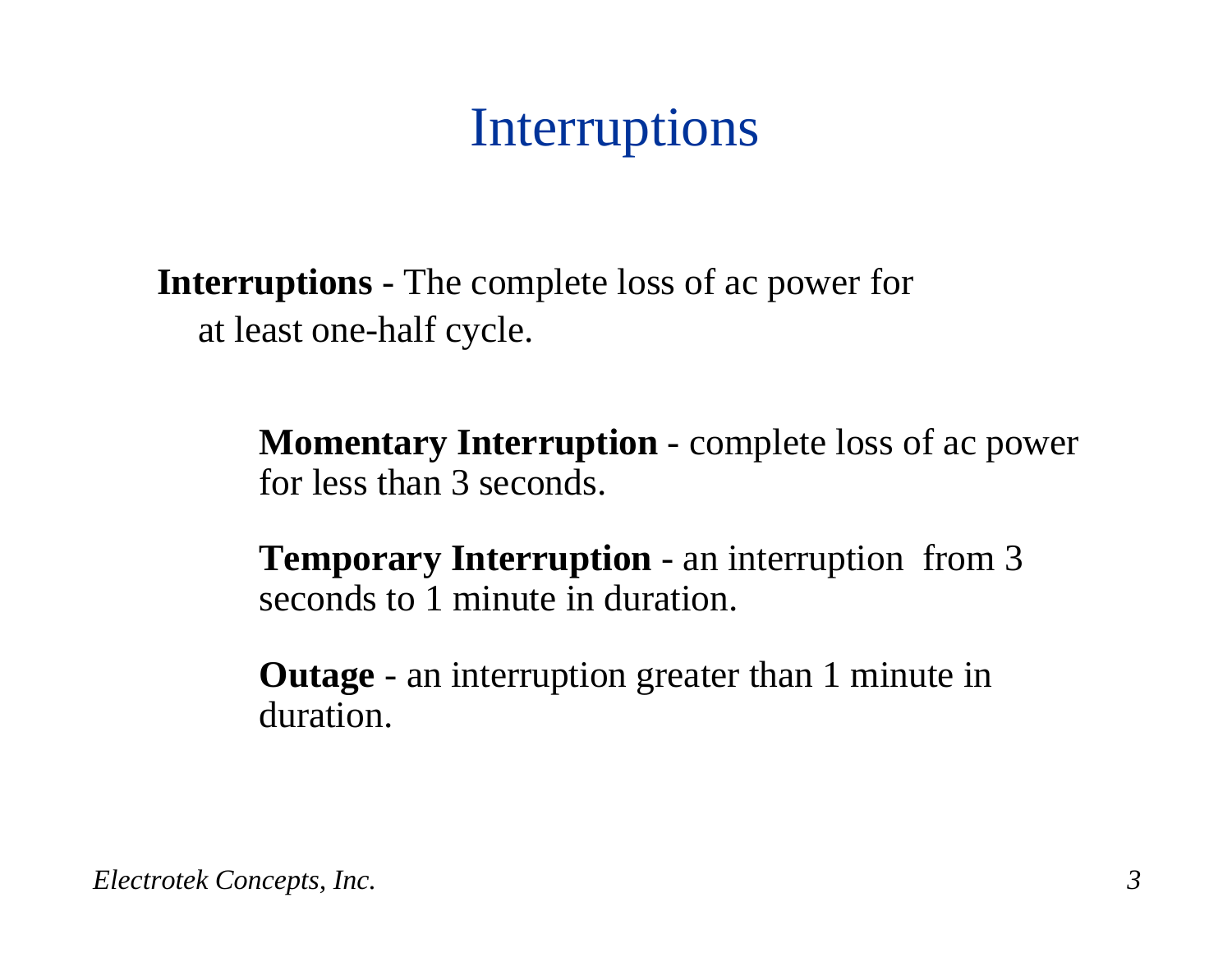### Voltage Variations

**Voltage Sag** - A reduction in the rms magnitude of voltage, of duration from **0.5 cycles to 1 minute.**

**Undervoltage** - A reduction in the rms magnitude of voltage, of duration **greater than 1 minute**.

**Voltage Swell** - An increase in the rms magnitude of voltage, of duration from **0.5 cycles to 1 minute.**

**Overvoltage** - An increase in the rms magnitude of voltage, of duration **greater than 1 minute**.

*Electrotek Concepts, Inc. 4*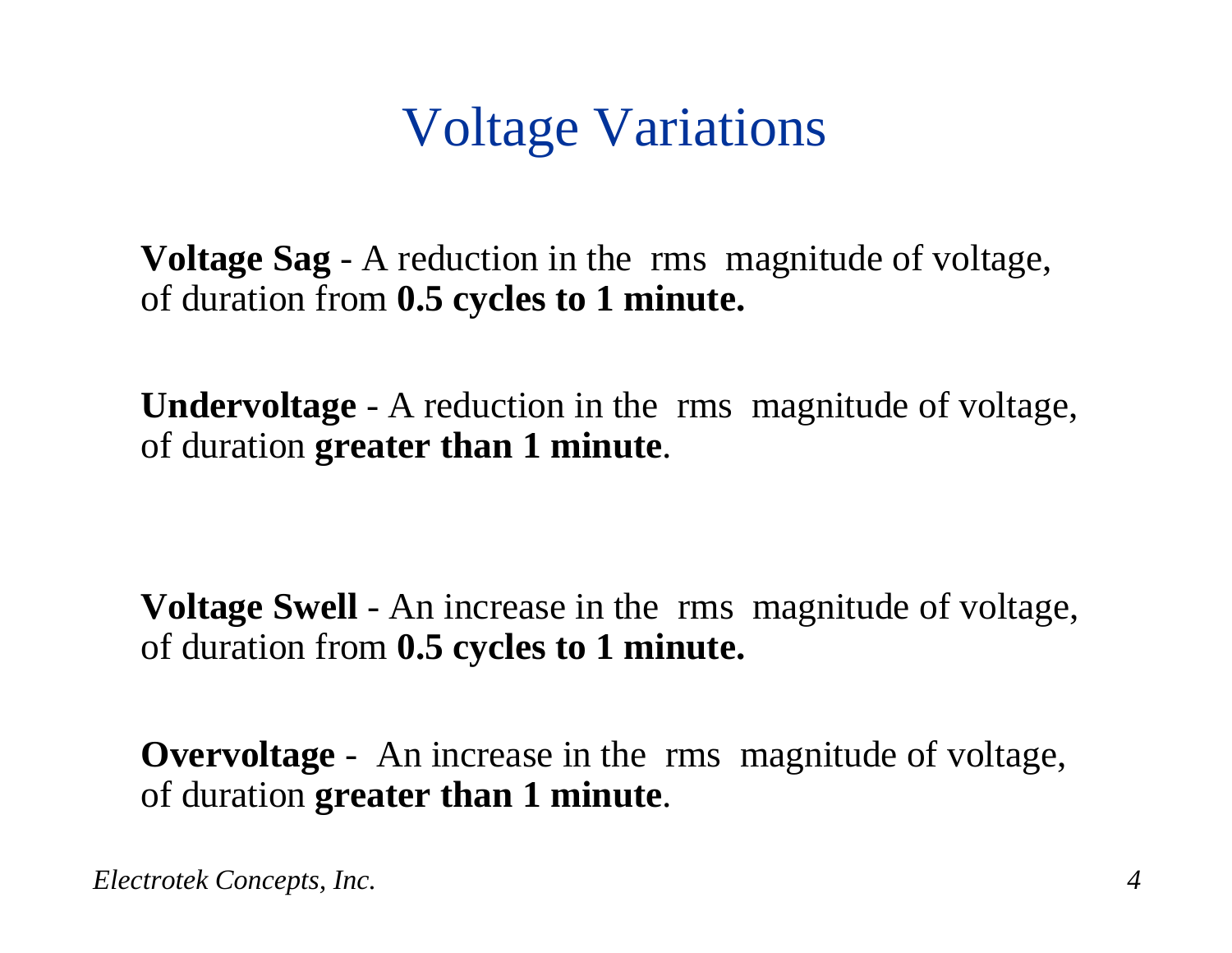## Long Duration Variations

- ٠ • Variation in the rms magnitude
- $\blacksquare$ Duration greater than 1 minute
- $\blacksquare$  Caused by load variations and other switching events that cause long term changes in the system voltage
- $\blacksquare$  Can usually be controlled with voltage regulators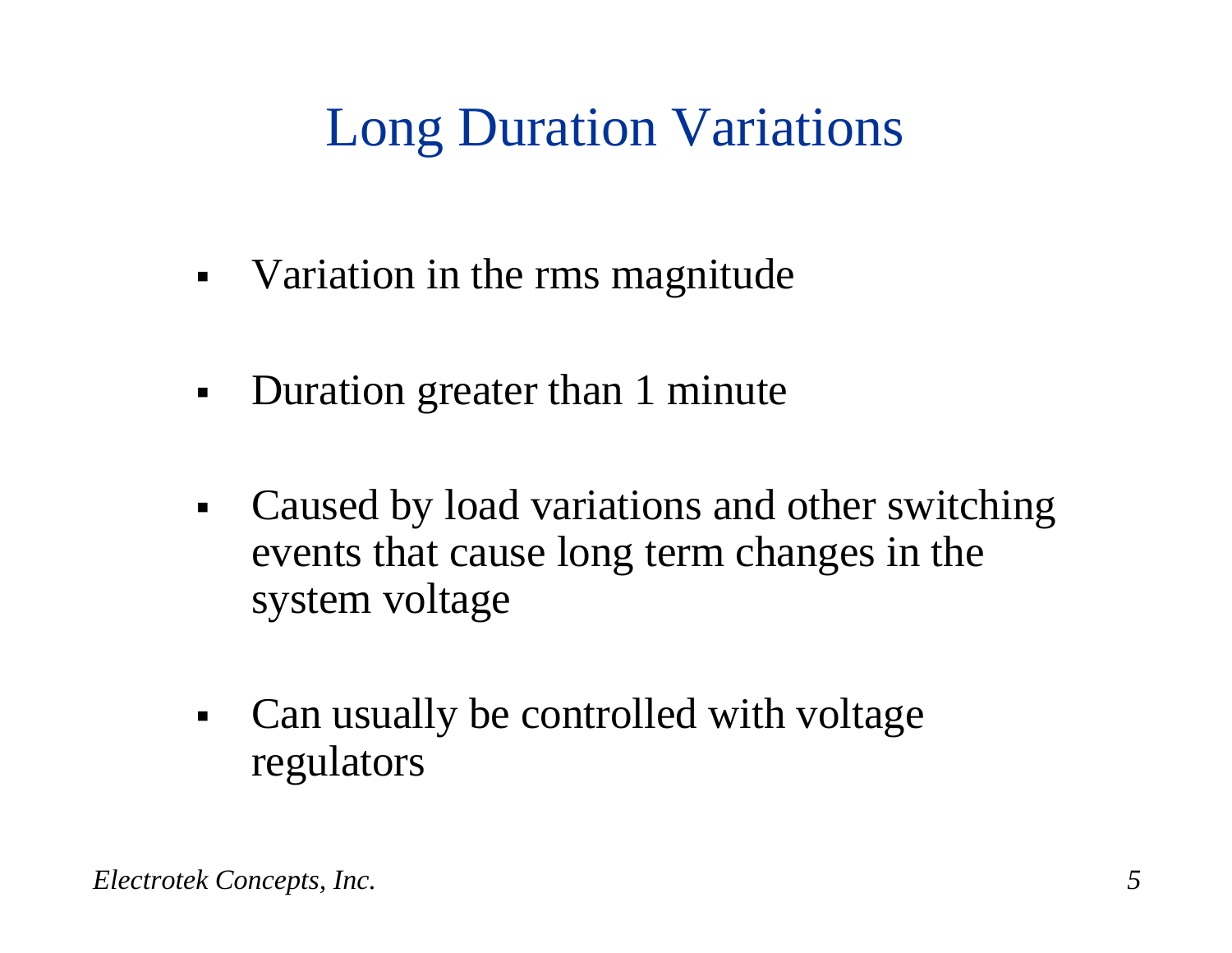## Voltage Sag - Snapshot

 $\blacksquare$ Example voltage sag caused by a remote fault

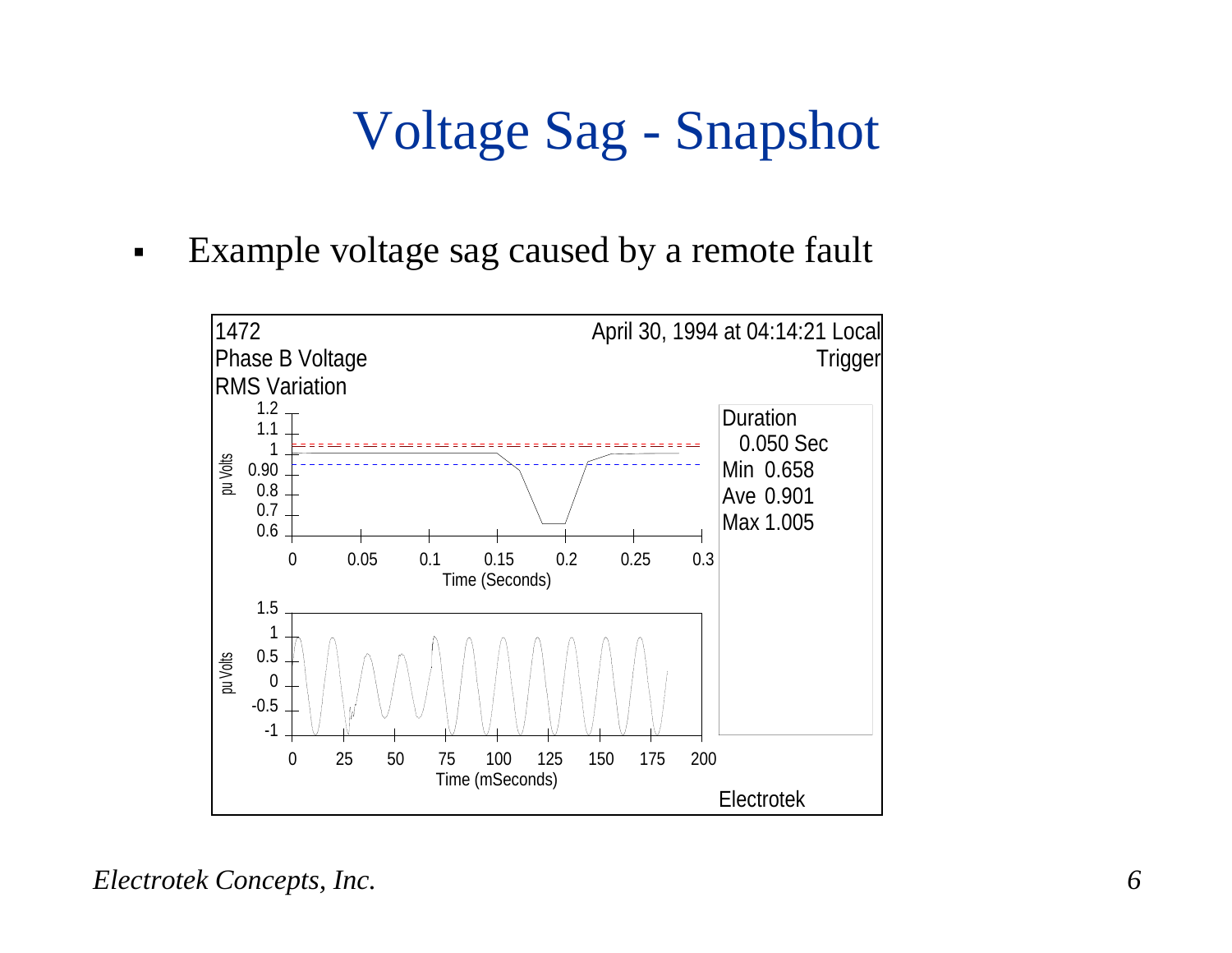## Voltage Swell - Snapshot

 $\blacksquare$ Example voltage swell during a single-phase fault

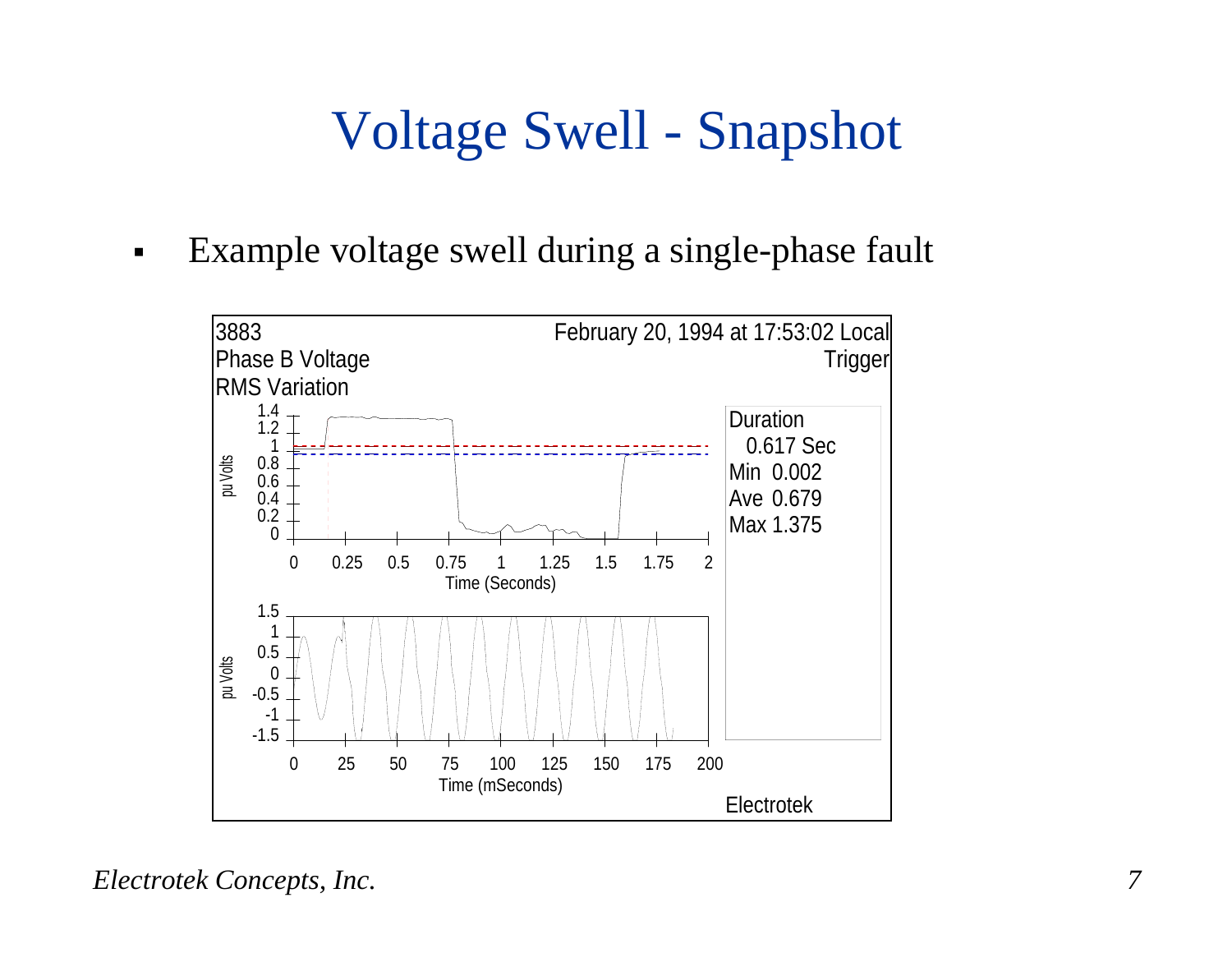### Momentary Interruption - Snapshot

 $\blacksquare$ Example momentary interruption during a temporary fault

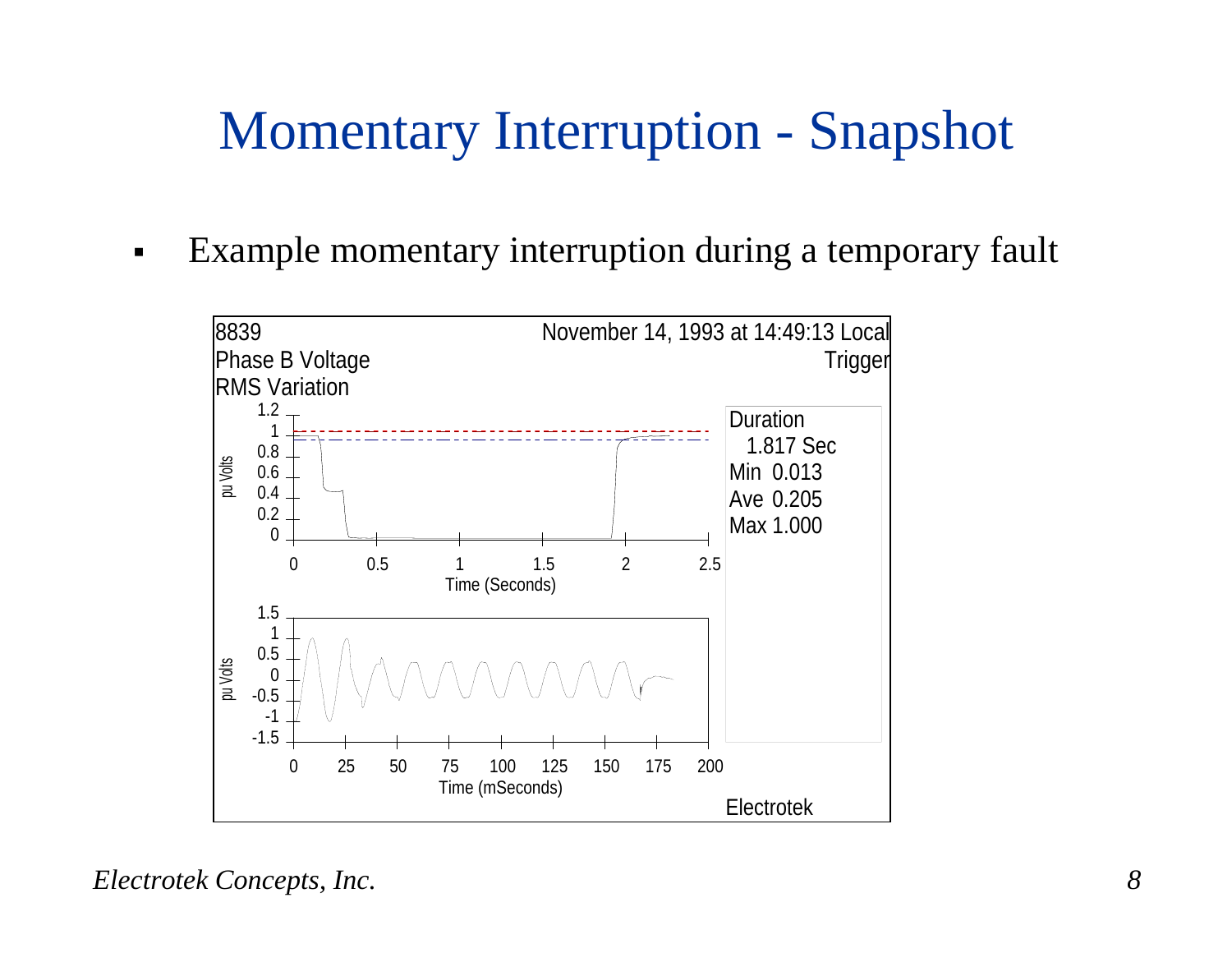## Causes of Voltage Variations

- $\blacksquare$  Voltage variations and interruptions are inevitable on the power system.
- $\blacksquare$  These conditions usually occur due to faults on the transmission and distribution power systems.
- $\blacksquare$ • The most common voltage variation is a voltage sag resulting from a single-line-to-ground fault on the utility system.
- $\blacksquare$  Single-line-to-ground faults can also result in voltage swells.
- $\blacksquare$  Motor starting also results in voltage sags which are typically longer in duration than sags caused by faults.

*Electrotek Concepts, Inc. 9*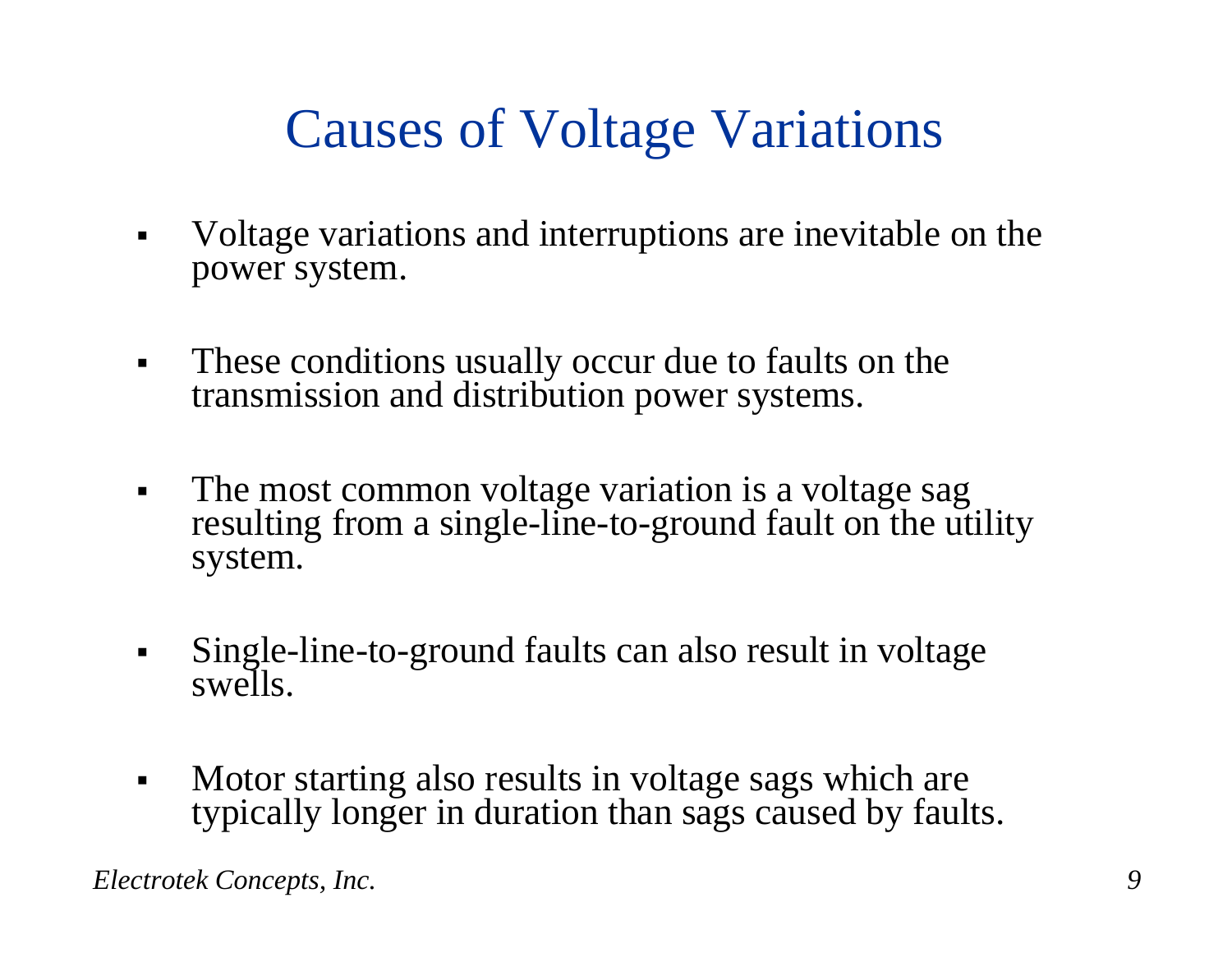## Voltage Sags vs. Interruptions vs. Outages

- Customers located on the faulted feeder will experience one or more interruptions.
- $\blacksquare$  Customers located on parallel feeders will experience a voltage sag for the duration that the fault is left on the line.

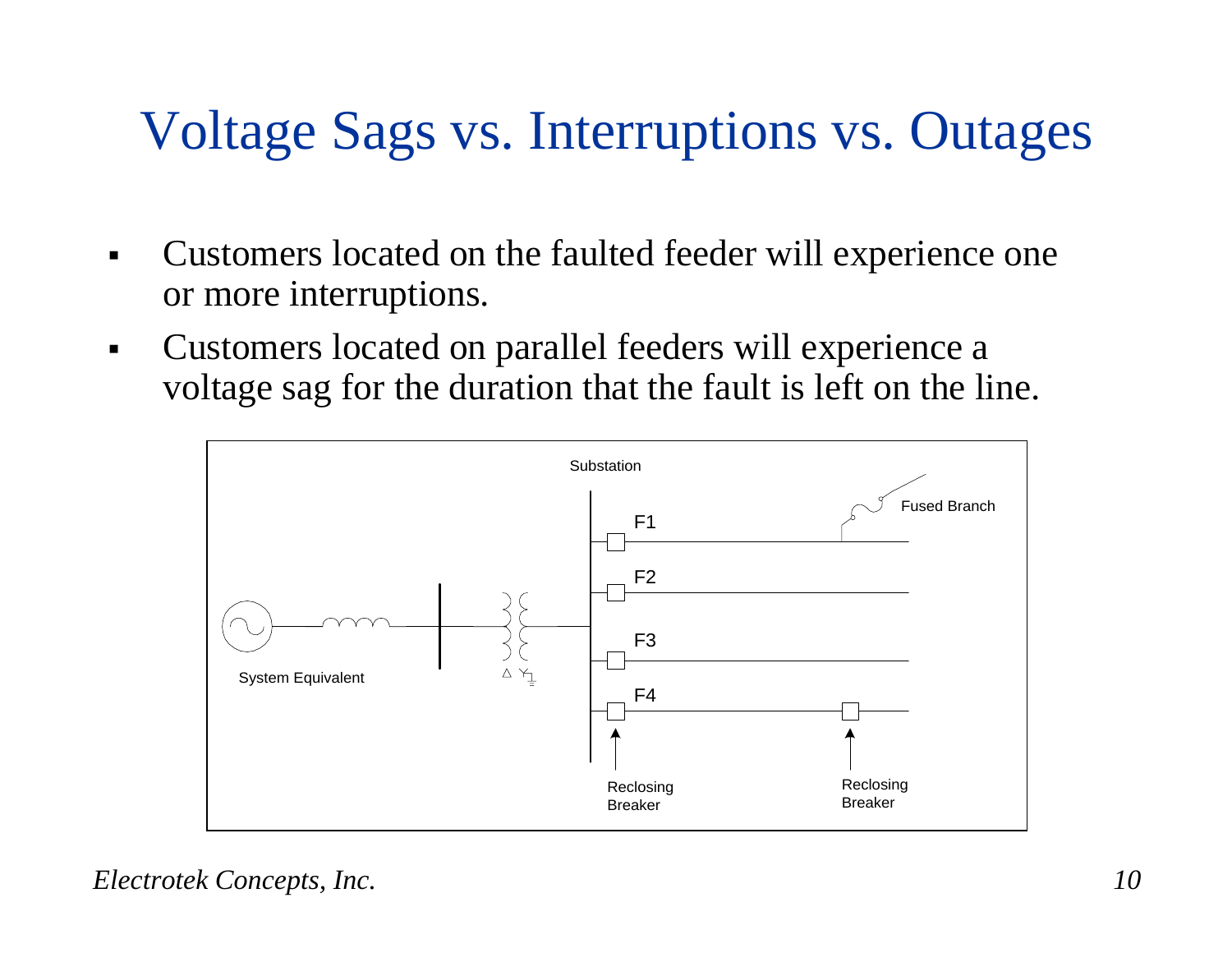## Fault Clearing - Two Schools of Thought

- $\blacksquare$  Some utilities have reclosers with instantaneous tripping to clear faults as soon as possible and save downline fuses
	- $\blacksquare$  This results in momentary interruptions for customers located downline from the recloser and short duration voltage sags for customers located on parallel feeders
- $\blacksquare$  Some utilities delay opening their reclosers to allow downline equipment such as fuses to operate and clear the fault
	- $\blacksquare$  This results in an outage to customers fed from the faulted line section and possible long duration voltage sags for other customers on the feeder and for customers located on parallel feeders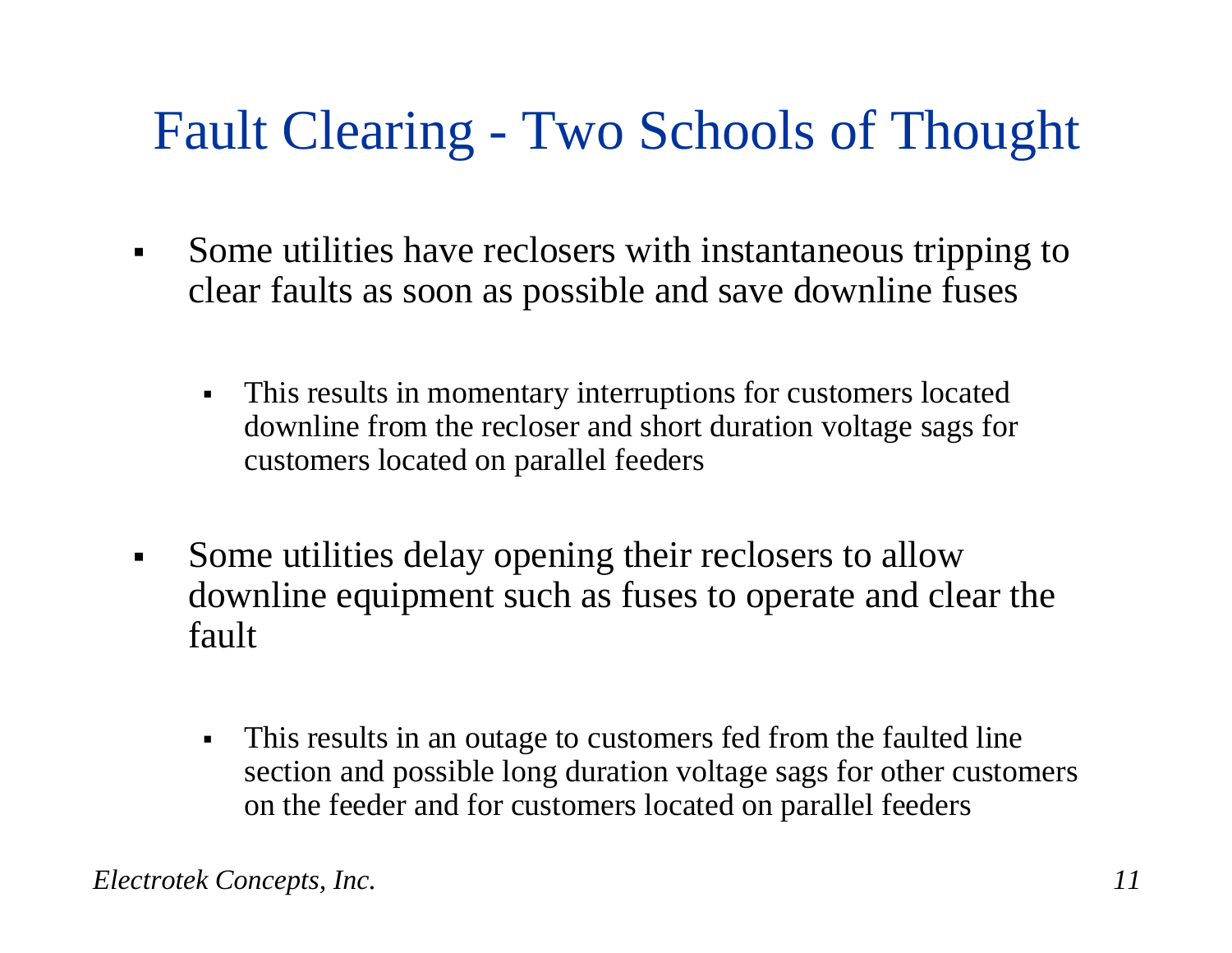## Recloser Operating Sequence



Protective systems on the utility are designed to:

[1] Protect equipment and limit damage (protection).

[2] Localize the impact to the smallest number of customers (coordination).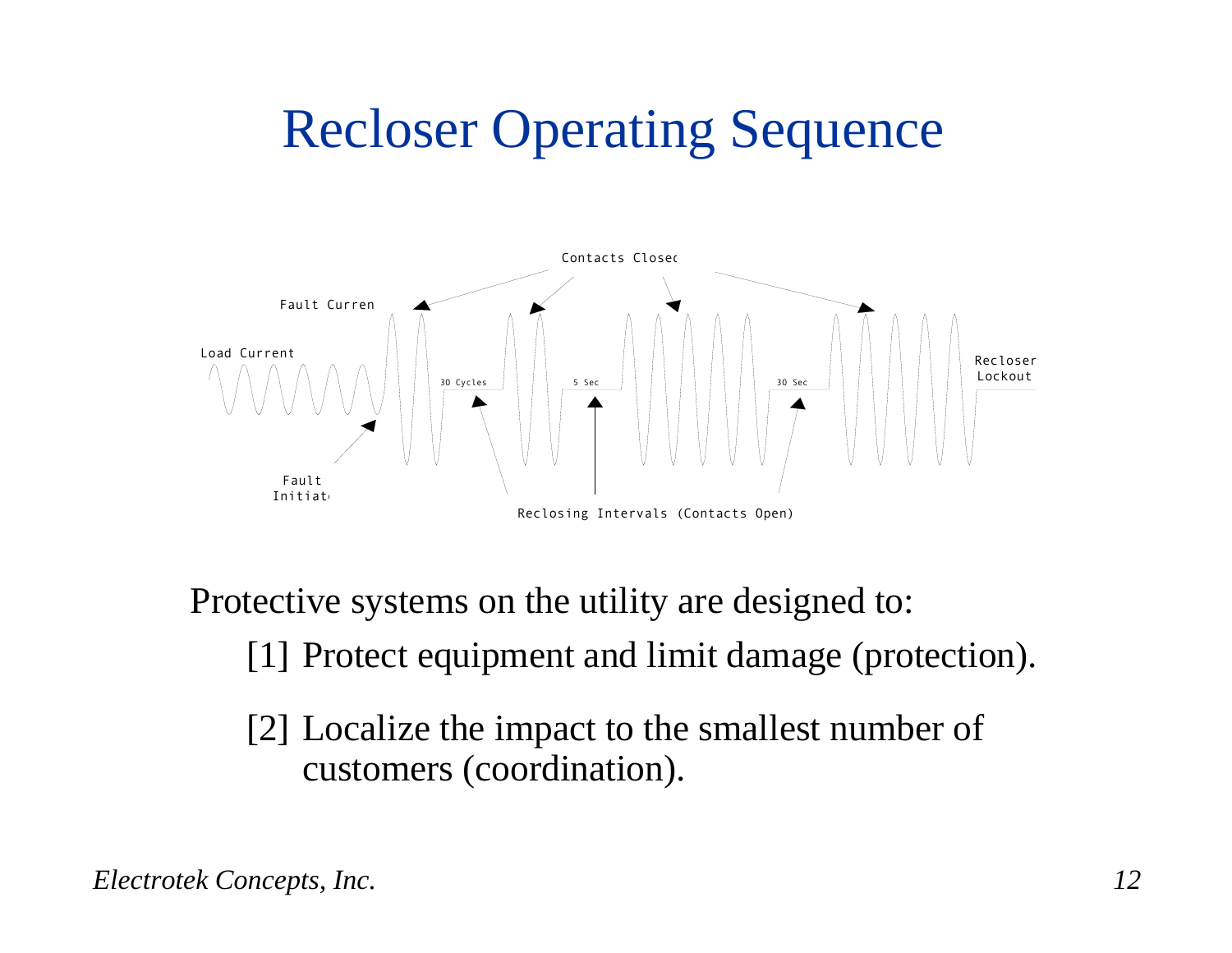## Reclosing Sequence - Snapshot

 $\blacksquare$ Example temporary interruption and reclosing process

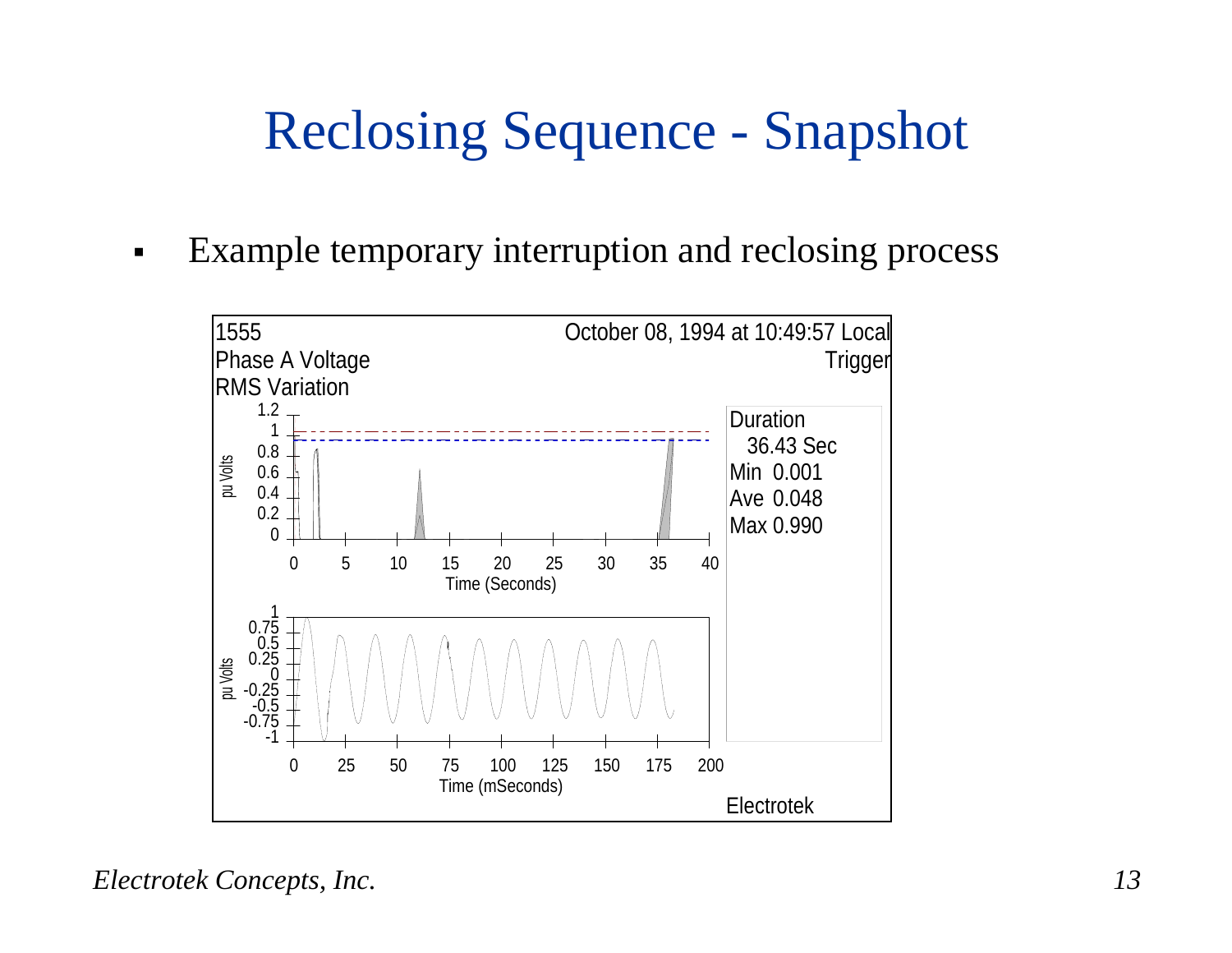## Voltage Sag Characteristics

- $\blacksquare$  Transmission system voltage sags are usually more consistent in duration than distribution system voltage sags.
- $\blacksquare$  The further the fault is from the substation, the less impact it will have on the substation voltage (and the customers being serviced from that substation.
- $\blacksquare$  Most voltage sags tend to be less than 1 second in duration and 30% or less in magnitude
- $\blacksquare$  Plant transformer and load connections can be important when determining voltage sag severity.
- $\blacksquare$ Motor starting voltage sags can last several seconds.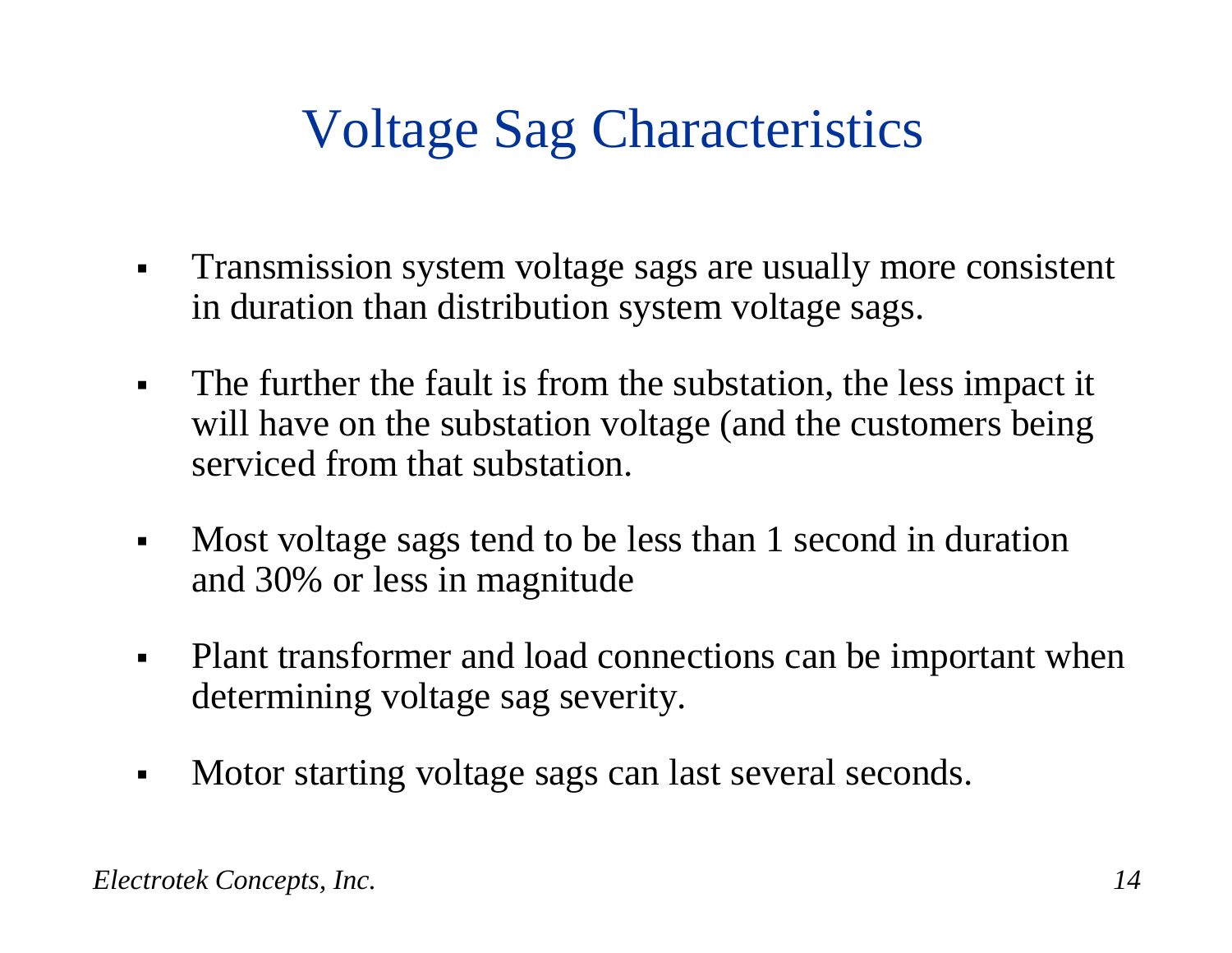### Characterizing Voltage Sag Events

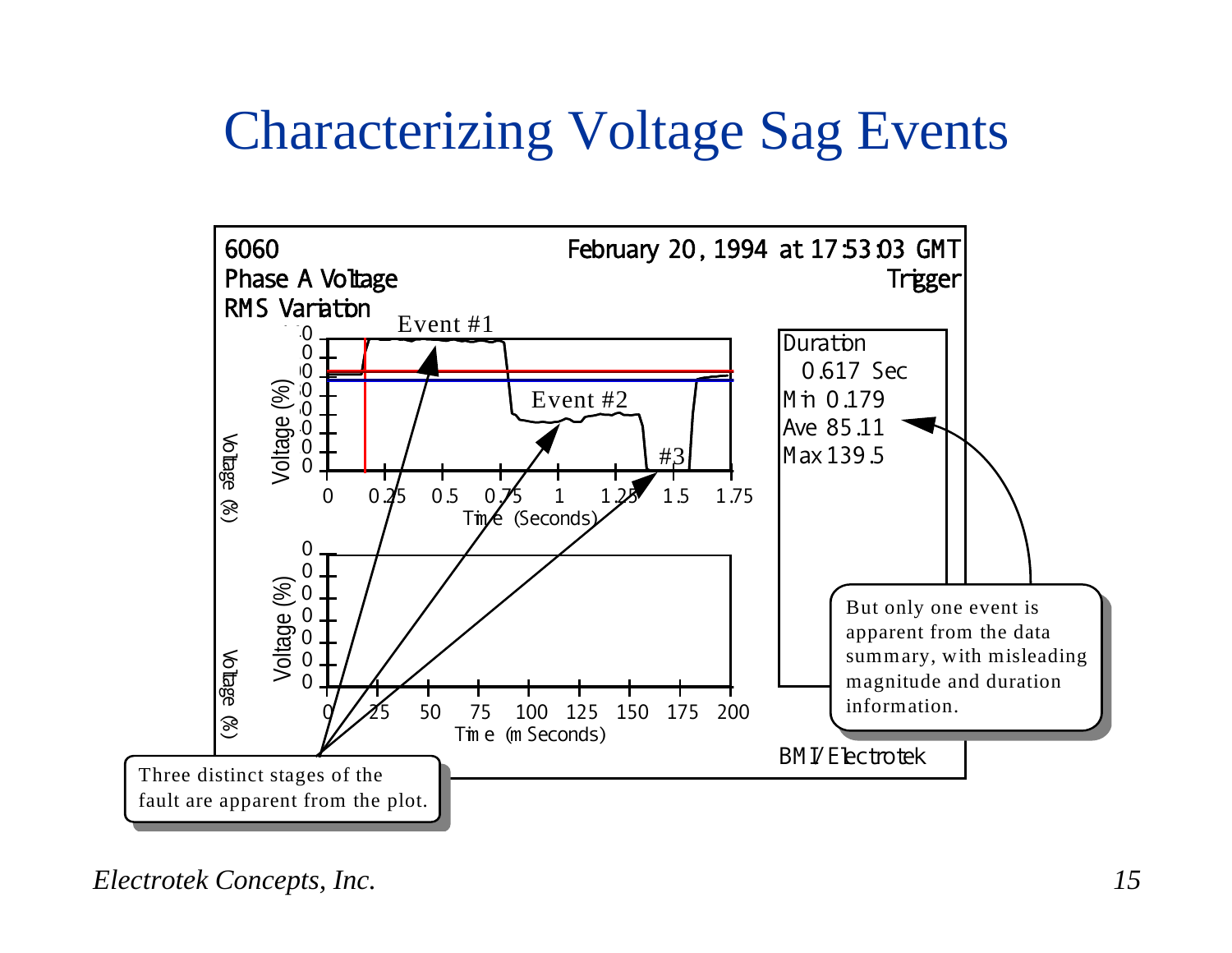#### Transmission vs. Distribution Voltage Sags

This voltage sag lasted for **6 cycles** before the fault was cleared and is an example of a **transmission system fault**:

This voltage sag lasted for almost a **second** before the fault was cleared by an automatic throw-over switch and is an example of a **distribution system fault**:

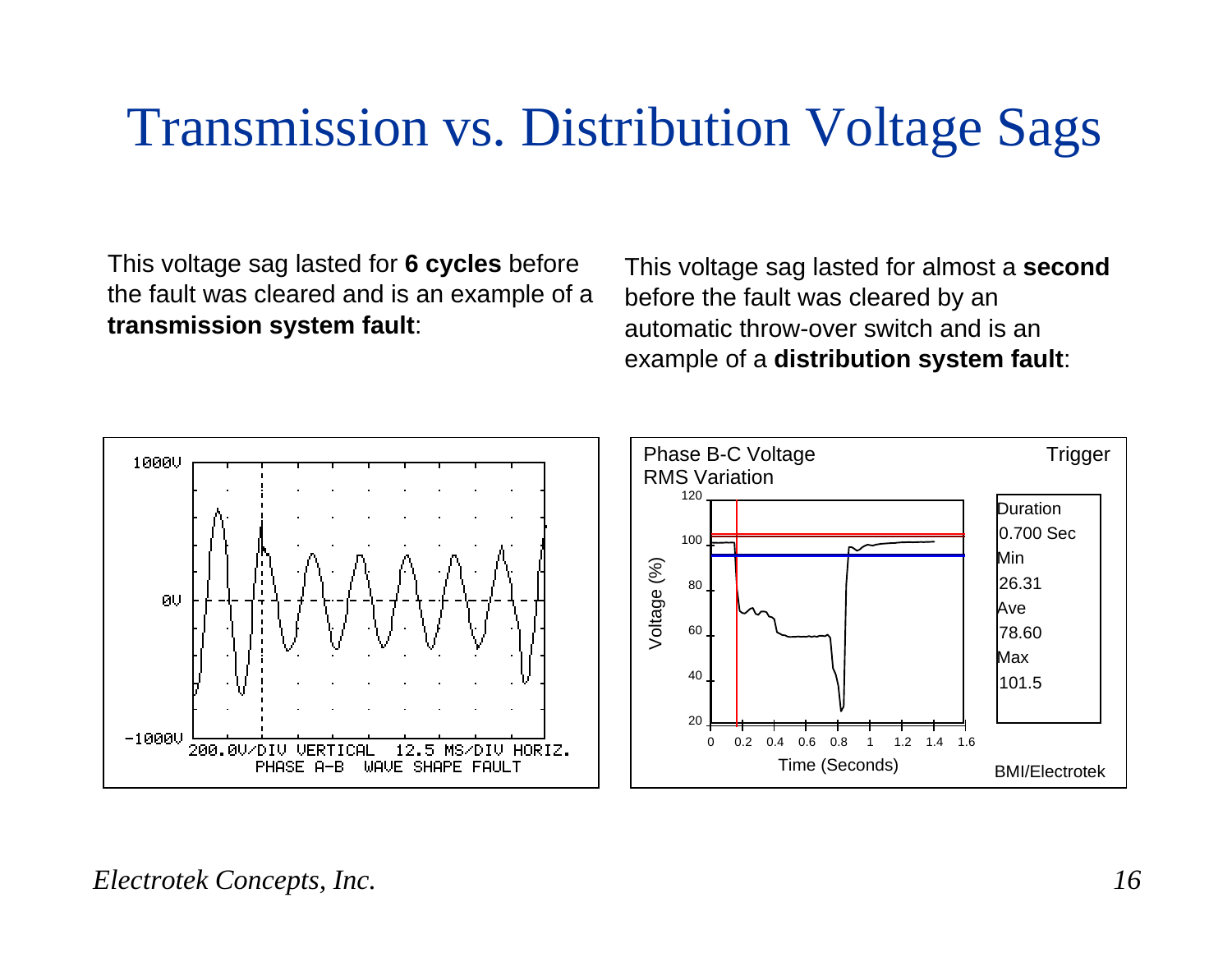#### **Motor Starting Sags**

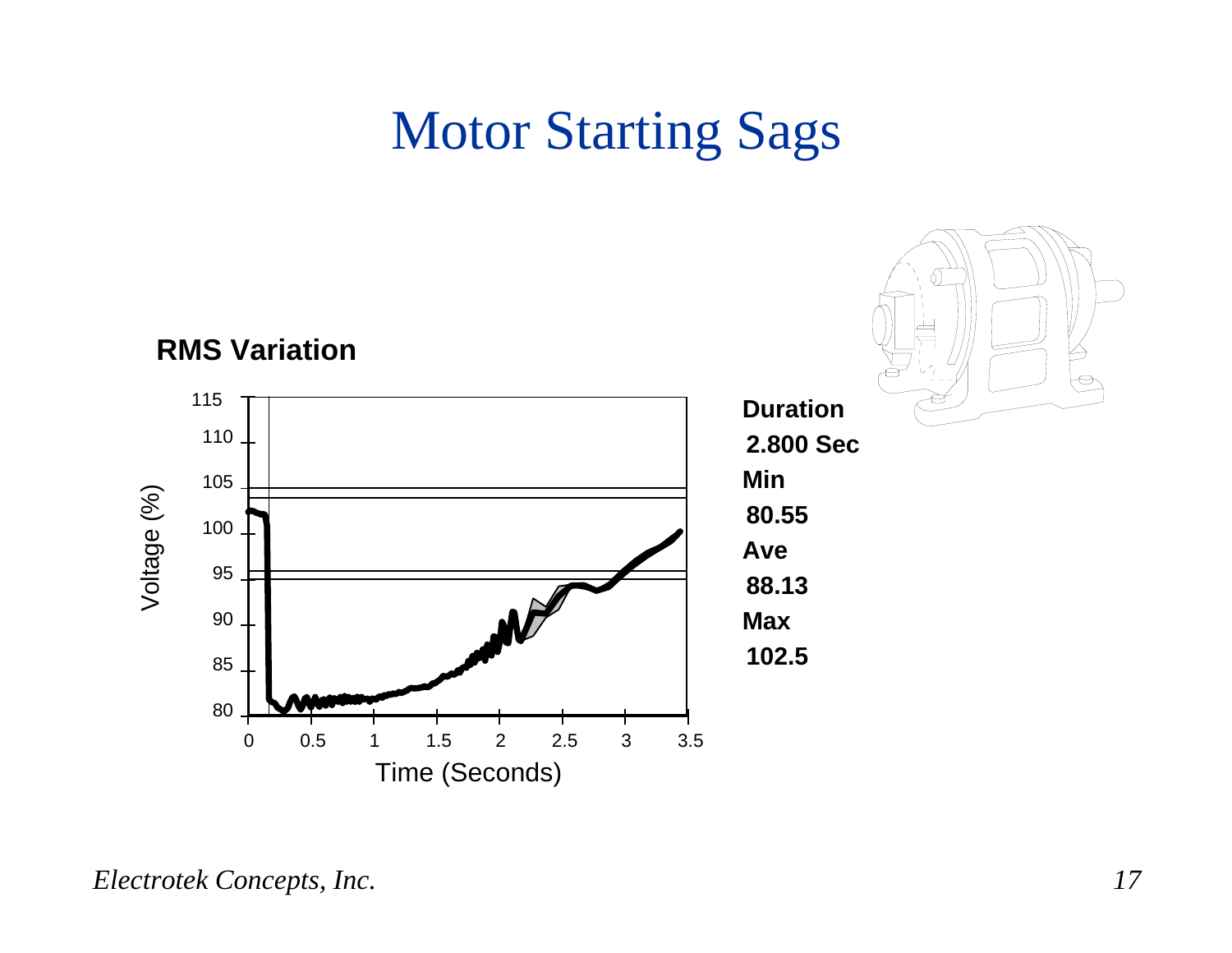#### Concept of Area of Vulnerability

- ▛ The higher sensitivity of certain loads will cause these loads to be affected by faults further away on the power network.
- $\blacksquare$  If the area of vulnerability can be determined (through computer calculations), then the enclosed line sections can be analyzed for their expected lightning performance.
- L The lightning performance analysis can determine the expected number of lightning induced faults per year per mile of line.
- ▛ An expected number of voltage sags per year that cause the particular equipment to stop can be determined.



*Electrotek Concepts, Inc. 18*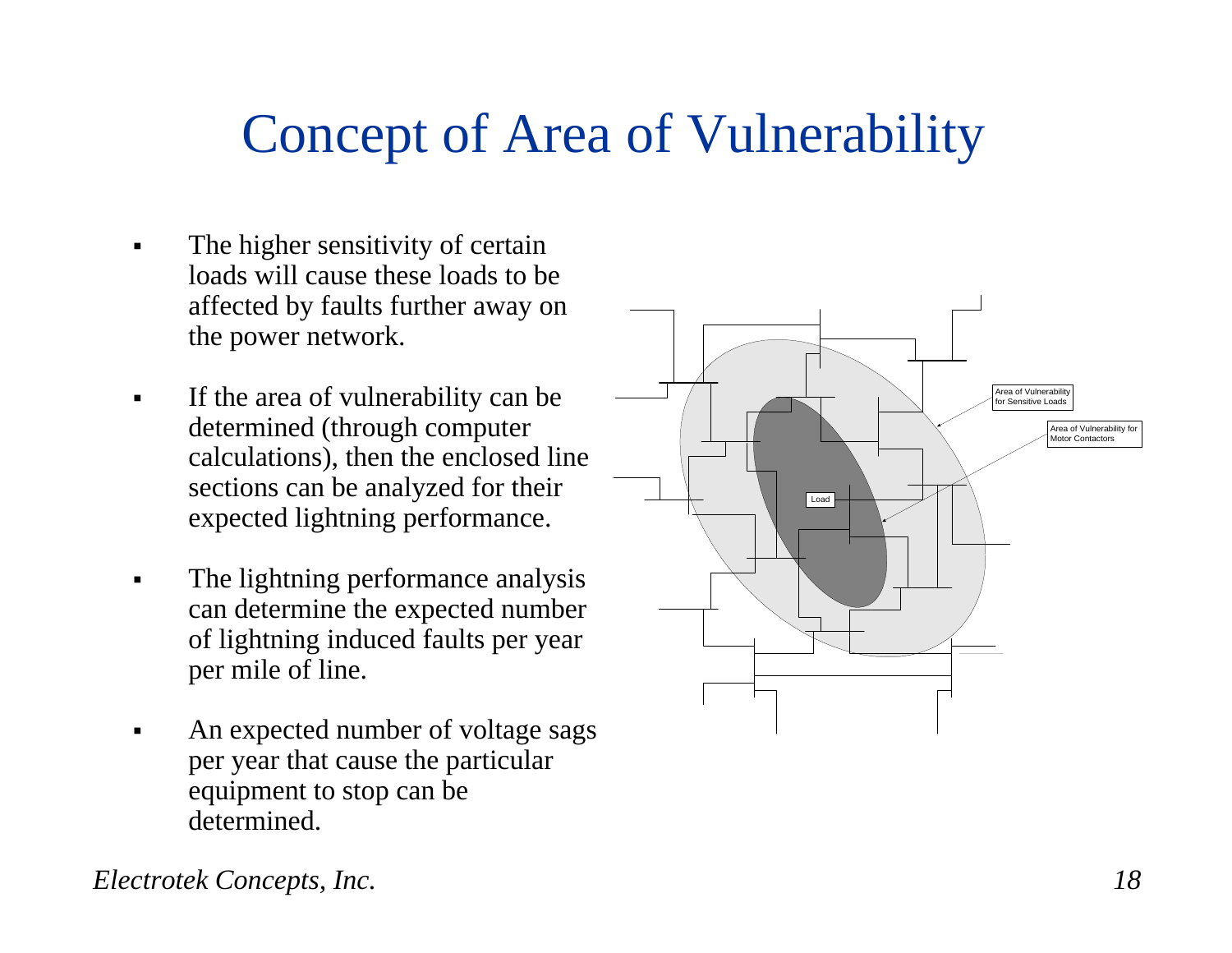#### Effect of Transformer Connections

| <b>Transformer</b><br>Connection                                                                                                                    | Phase-to-Phase<br>Vab Vbc Vca | <b>Phase-to-Neutral</b><br>Va Vb Vc | Phasor<br>Diagram  |
|-----------------------------------------------------------------------------------------------------------------------------------------------------|-------------------------------|-------------------------------------|--------------------|
| $\left\langle \sum_{i=1}^{n} g_i \right\rangle \left\langle \sum_{i=1}^{n} g_i \right\rangle$<br>$\sum_{i=1}^{n} a_i$<br>$\overline{\phantom{a}}$ a | 0.58 1.00 0.58                | 0.00 1.00 1.00                      | $120^{\circ}$ (    |
| $\rangle$ a<br>)— a<br>$\rangle$ a $\sum_{\equiv} a$<br>> a                                                                                         | 0.58 1.00 0.58                | 0.33 0.88 0.88                      | $158^\circ$        |
| $\rangle$ — a<br>$\sum_{i=1}^{n} a_i$                                                                                                               | 0.33 0.88 0.88                |                                     | b<br>a             |
|                                                                                                                                                     | 0.88 0.88 0.33                | 0.58 1.00 0.58                      | a<br>$150^{\circ}$ |

*Electrotek Concepts, Inc. 19*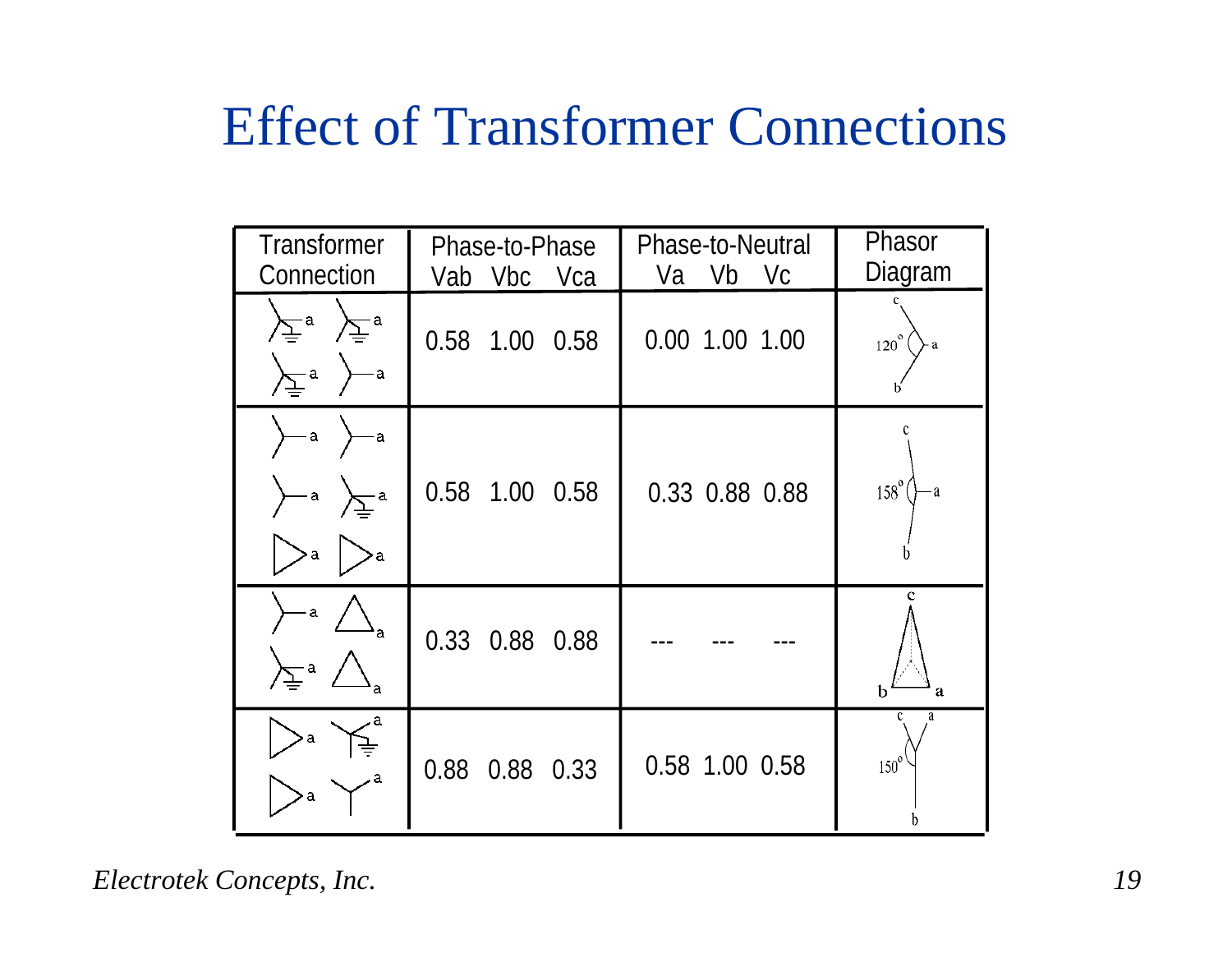#### Connection to the Power System

Typical industrial single phase and three-phase loads:

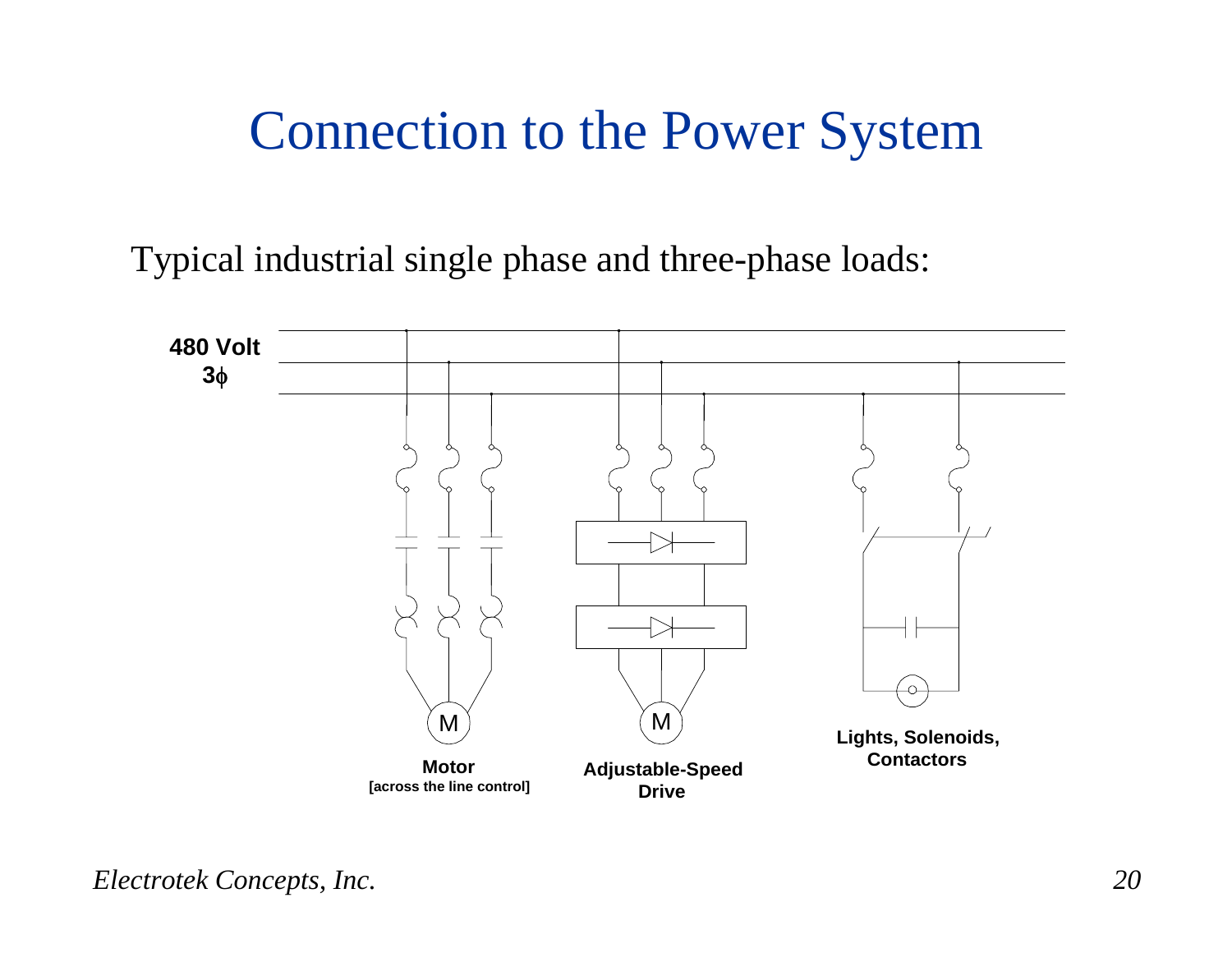### Determining Reliability: Present

 $\blacksquare$  System Average Interruption Frequency Index (Sustained Interruptions >5 minutes)

Total Number of Customer Interruptions Total Number of Customers Served $SAIFI = -$ 

*Source: IEEE Standard 1366*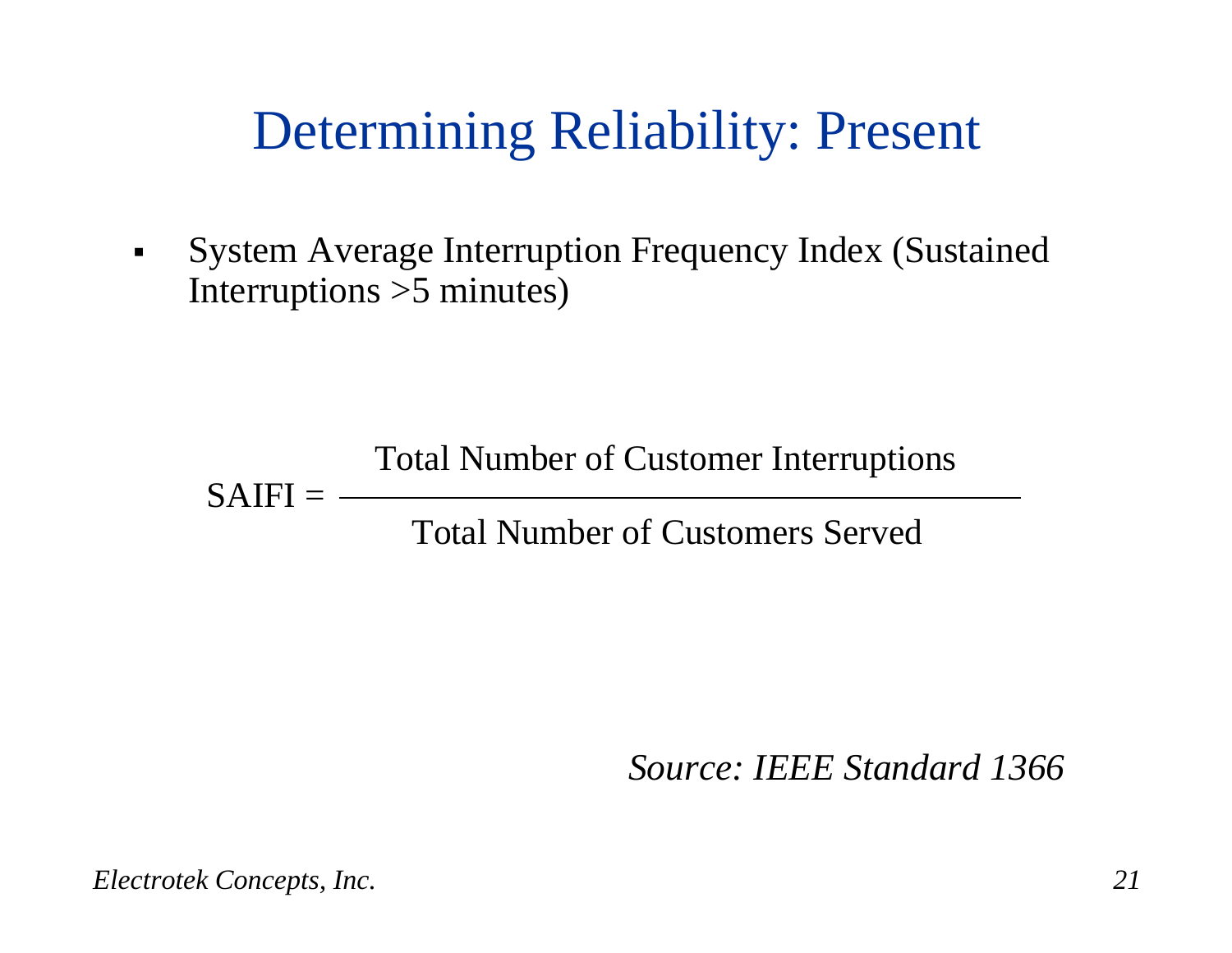#### Determining Reliability - Future

- $\blacksquare$  System Average RMS (Variation) Frequency Index Voltage Threshold --  $SARFI_{\% V}$
- $\blacksquare$  Number of specified shortduration rms variation per system customer
- $\blacksquare$  Voltage threshold allows assessment of compatibility for voltage-sensitive devices
- $\blacksquare$ 60 second aggregation

$$
SARTI_{\%V} = \frac{\sum N_i}{N_T}
$$

%  $V \equiv \text{rms}$  voltage threshold 140, 120, 110, 90, 80, 70, 50, 10  $N_i \equiv #$  customers experiencing rms < %*V* for variation *i*  $(rms > %V for %V > 100)$  $N_T \equiv$  total # system customers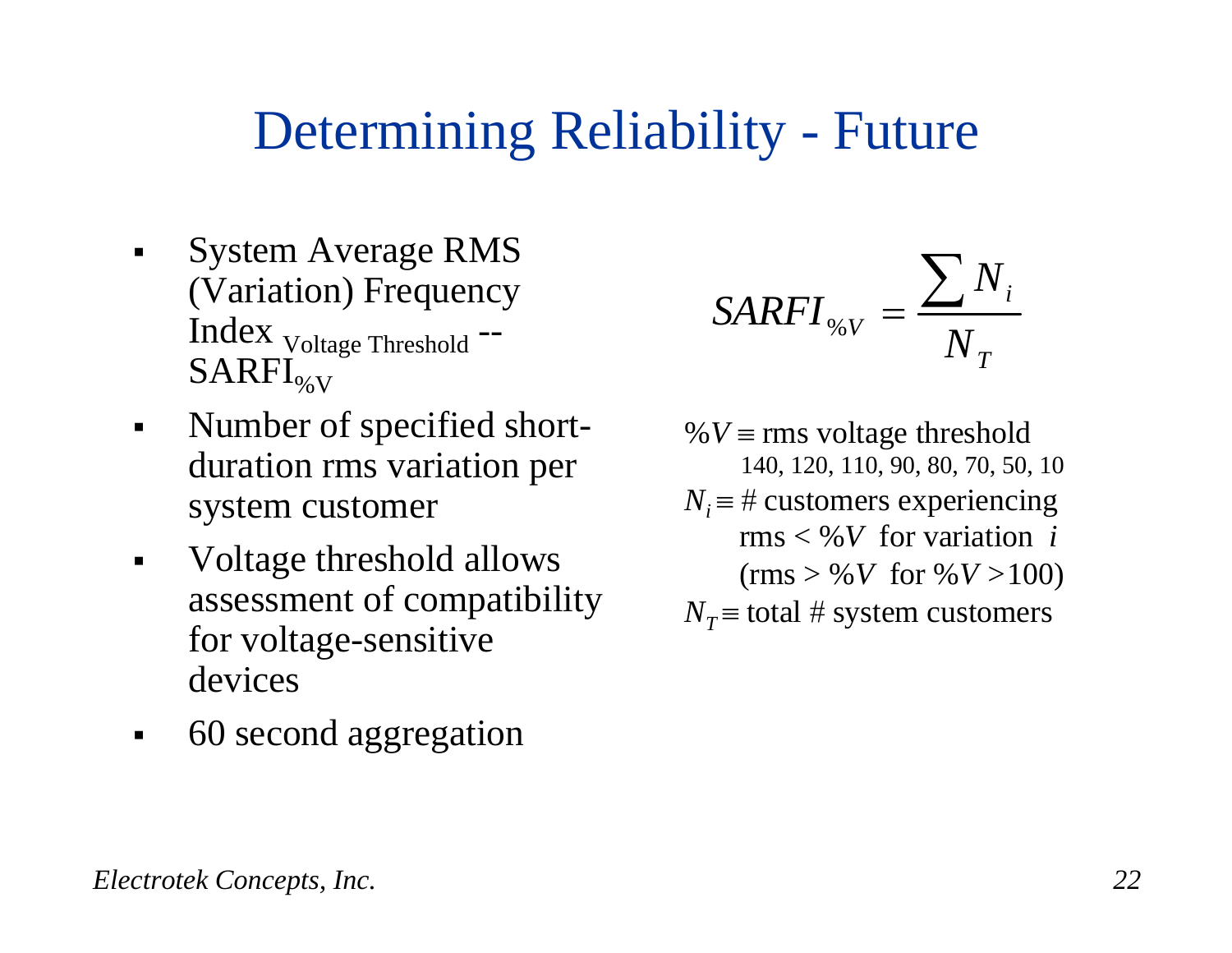#### Voltage Sag Analysis - Histograms



**PQView®**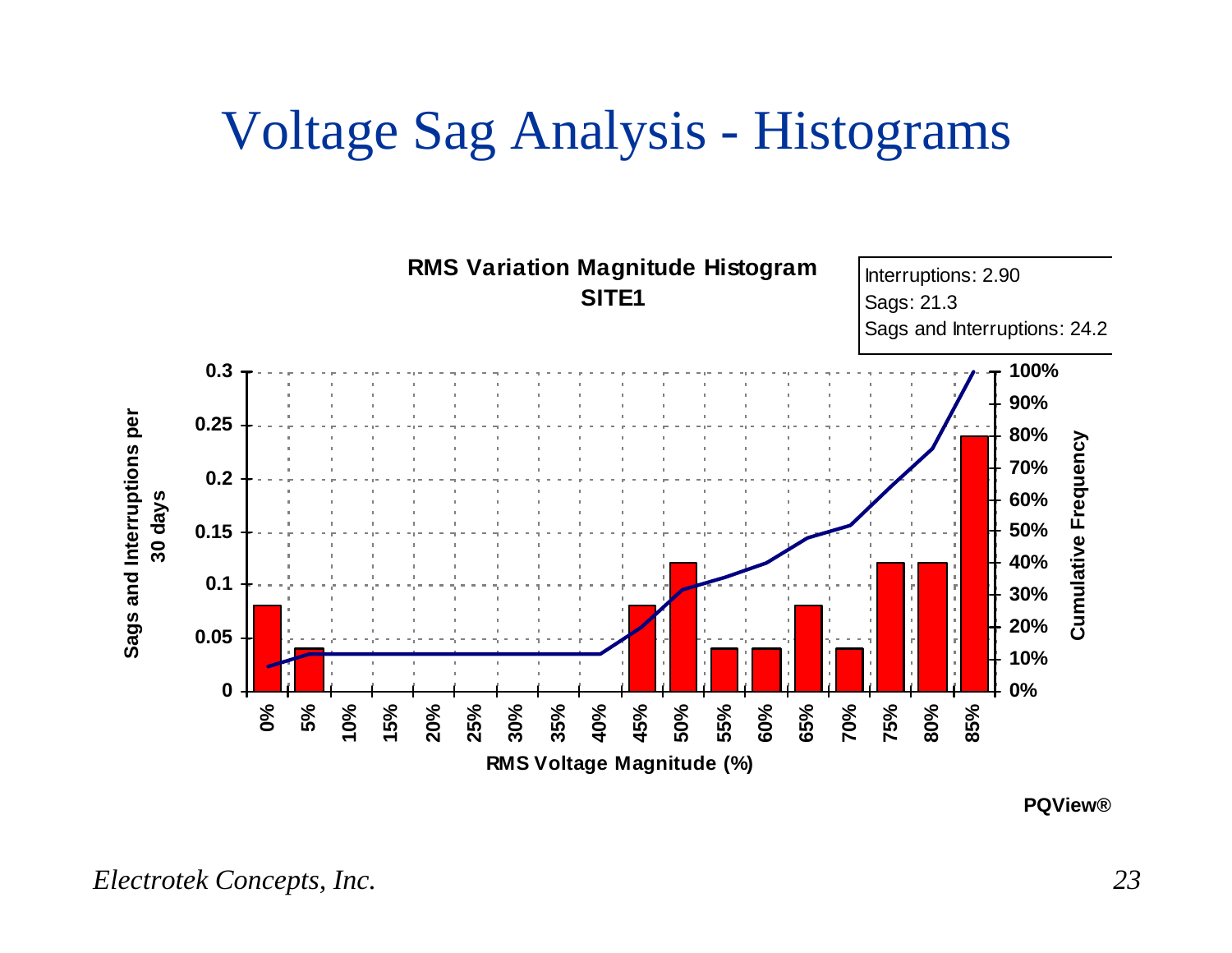#### Voltage Sag Analysis – Scatter Plots

#### **CBEMA Magnitude-Duration Scatter Plot**

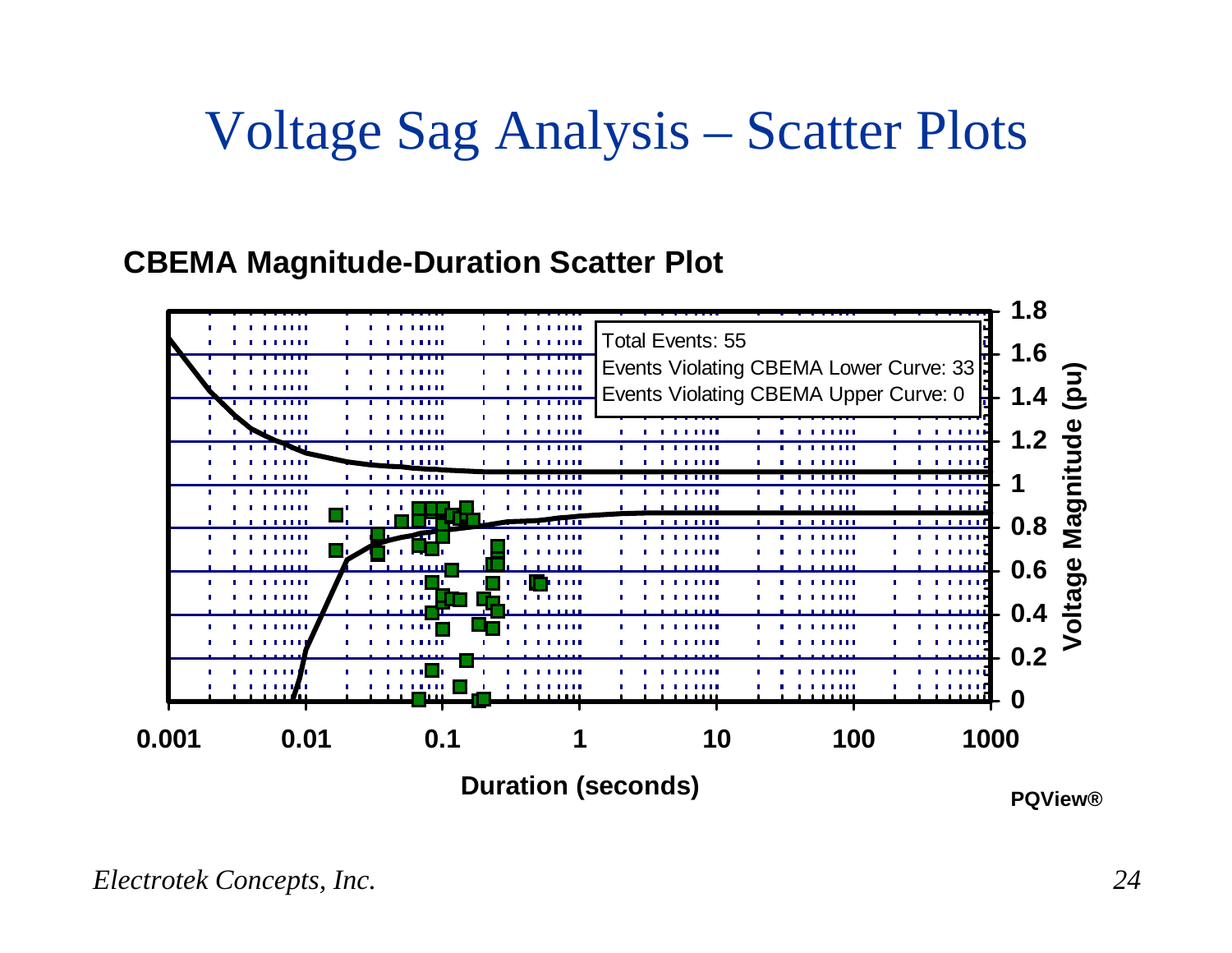#### Voltage Sag Analysis – Mag/Dur Bar Chart

**RMS Variation Magnitude-Duration Bar Chart**

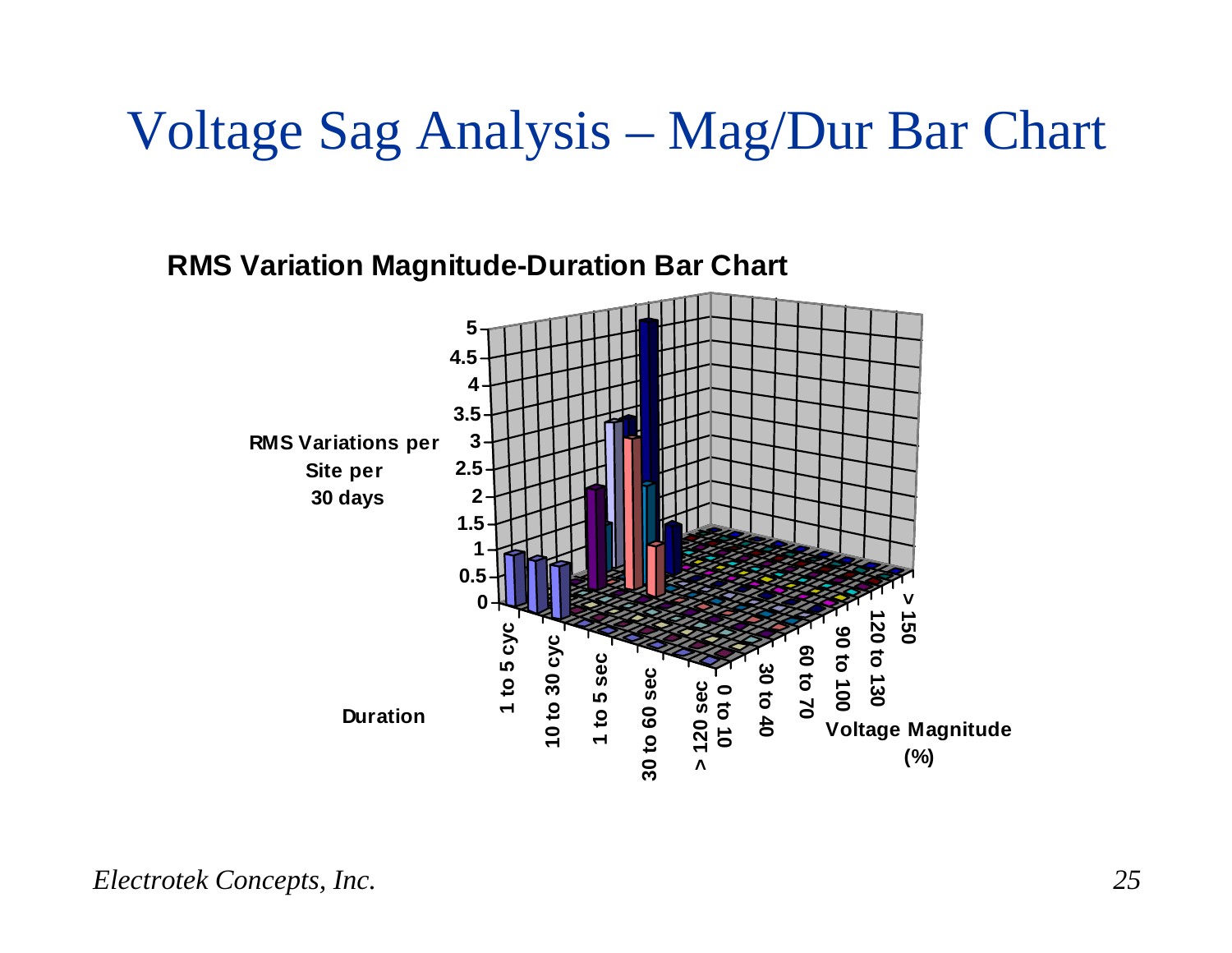## Solutions to Voltage Sag Problems

- $\blacksquare$  Utility Solutions
	- $\blacksquare$ Prevent Faults
	- $\blacksquare$ Modify Fault Clearing Practices
- $\blacksquare$  Customer Solutions
	- Power Conditioning
- $\blacksquare$  Equipment Solutions
	- $\blacksquare$ Modification of Electronic Controls
	- **Equipment Procurement Specifications**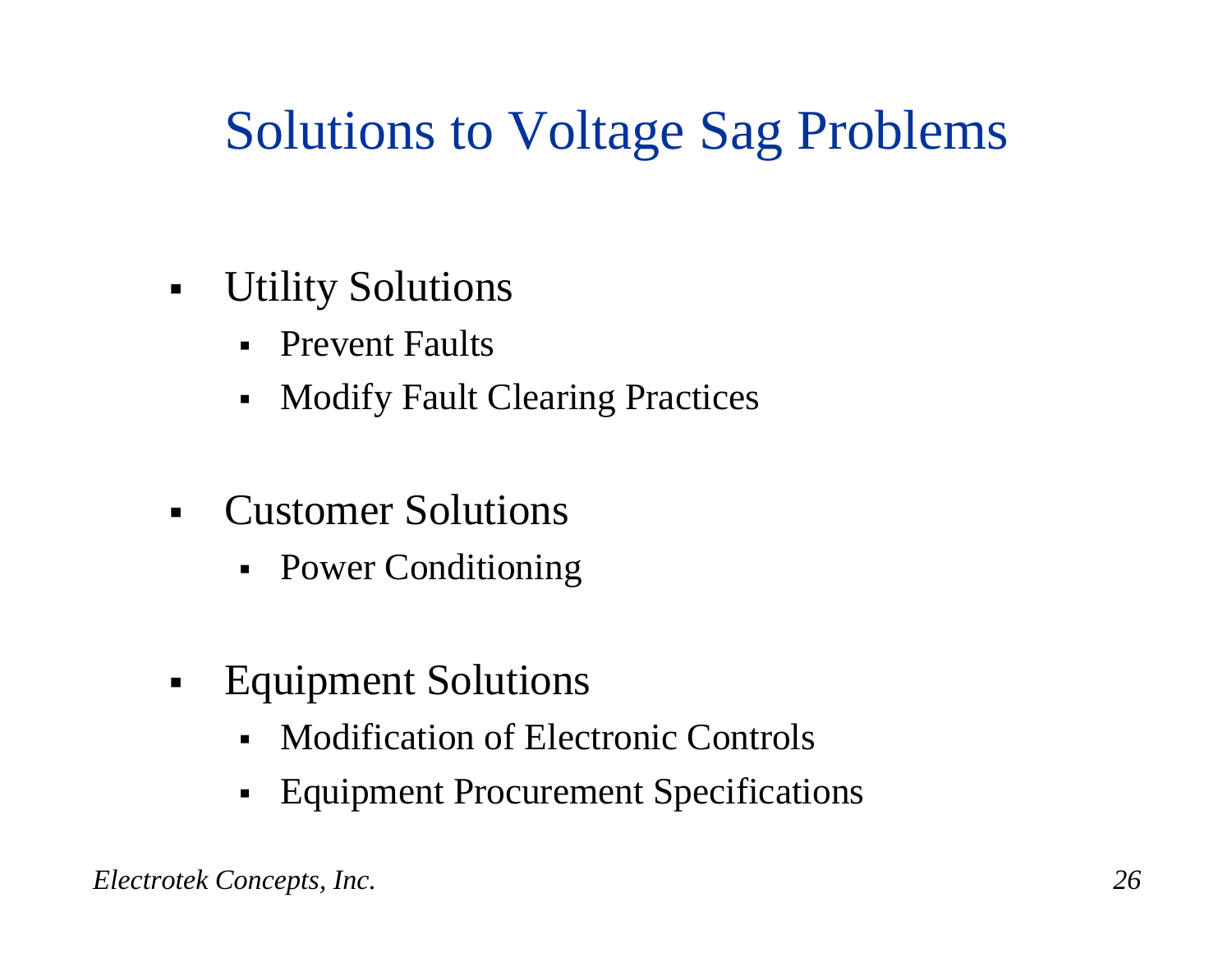## Utility Solutions to Voltage Sags

- $\blacksquare$  Utility should maintain log that records system faults along with their probable cause
- $\blacksquare$  Any transmission line that shows a trend toward lightning induced faults should be investigated
- $\blacksquare$  Utilities have two basic options to reduce or prevent voltage sags
	- Prevent faults
	- $\blacksquare$ Modify fault clearing practices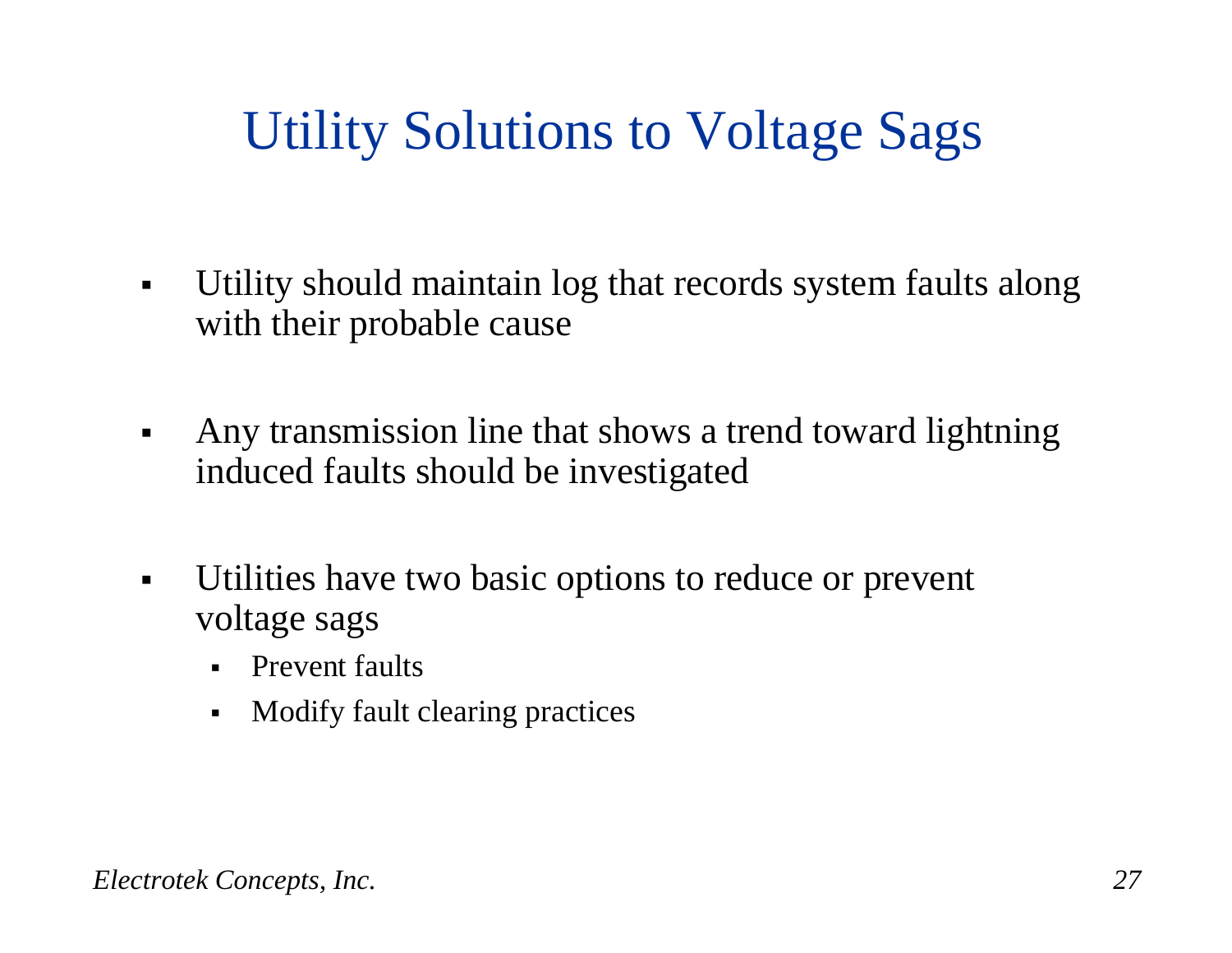## Utility Solutions - cont.

- $\blacksquare$  Fault prevention
	- $\blacksquare$ Tree trimming
	- Add line arresters
	- Insulator washing
	- Animal guards
- $\blacksquare$  Modify fault clearing practices
	- $\blacksquare$ Add line reclosers and reactors
	- Loop schemes
	- Modified feeder design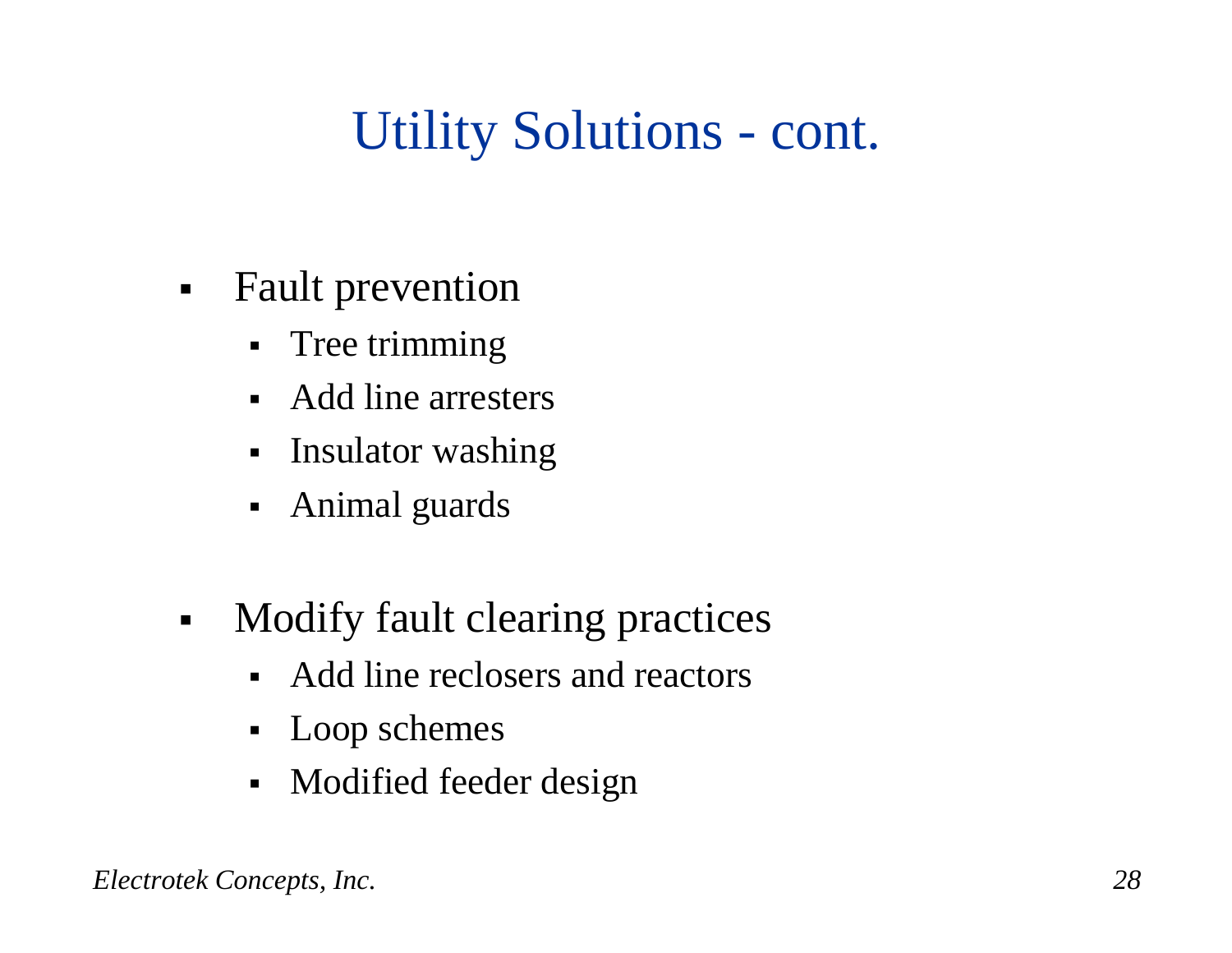#### Solid-State Switches with Dual Feeders

 $\blacksquare$  Solid-state switches can be used to switch load from one feeder (normal) to the emergency backup feeder in less than a quarter-cycle which is fast enough to prevent load interruptions

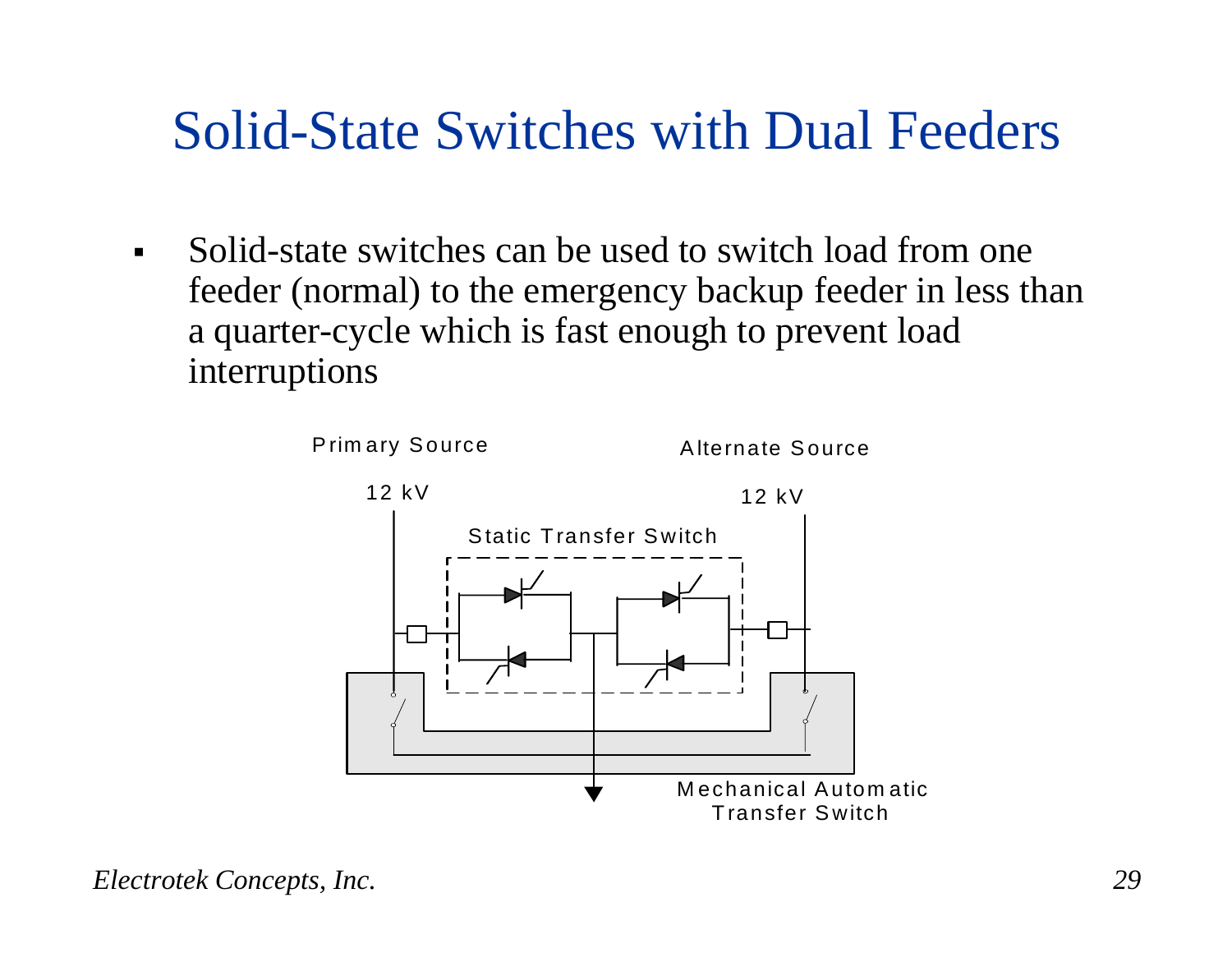## Dynamic Voltage Restorer (DVR)

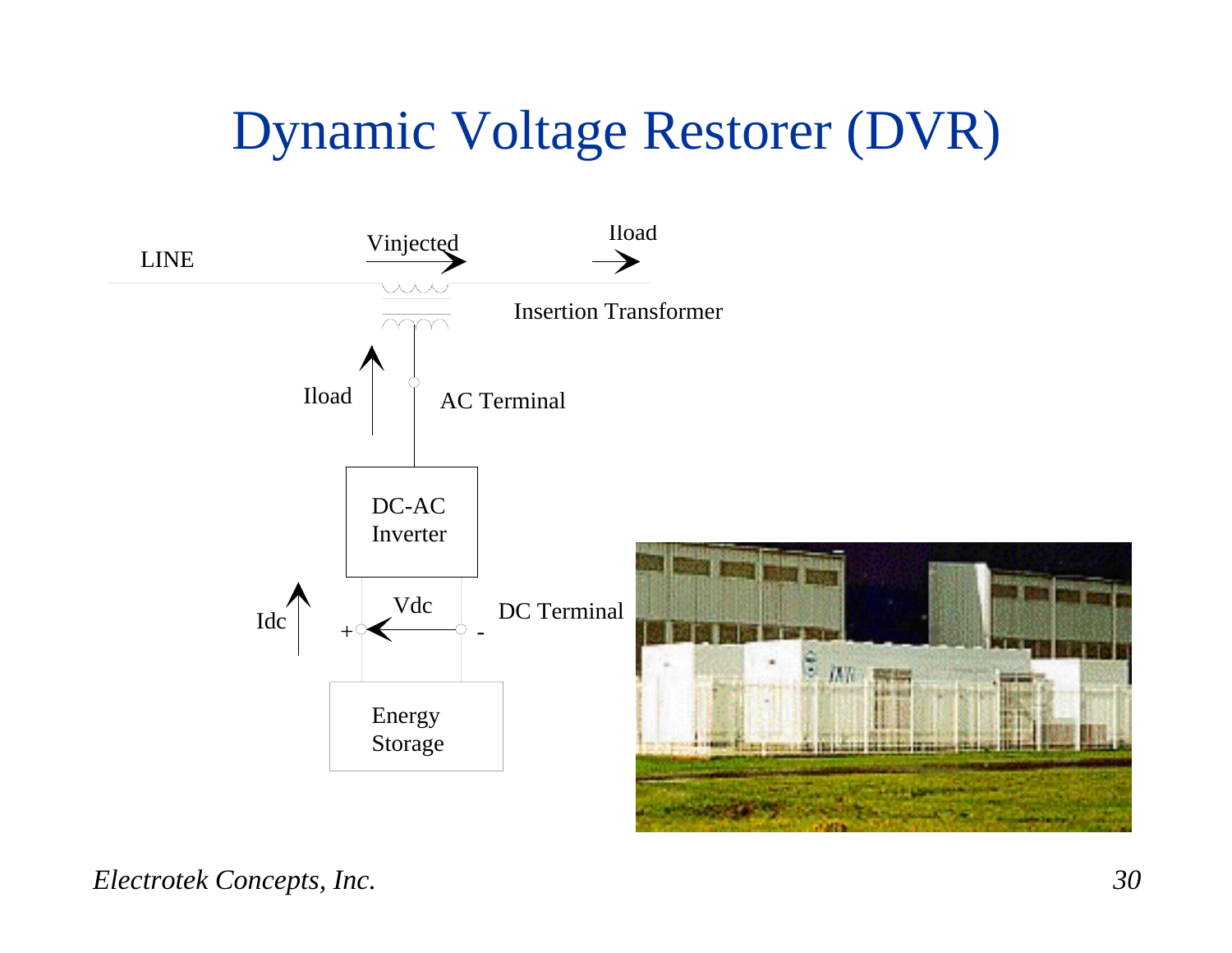#### Feeder Reactors can Limit Voltage Sags

 $\blacksquare$  Feeder reactors and low impedance substation transformers can be used to limit voltage sags to 80% for faults on parallel feeders